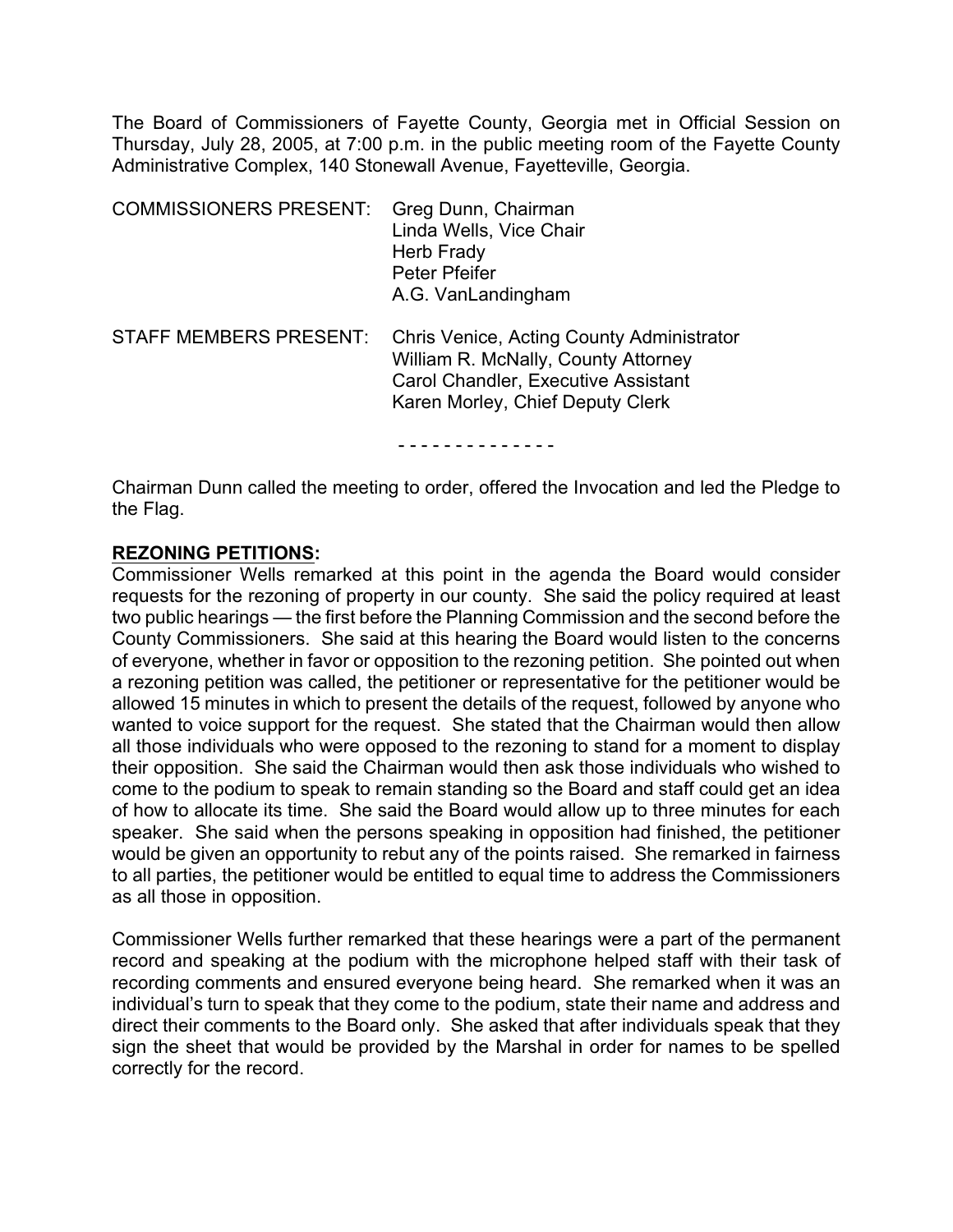Commissioner Wells stated that the Board wanted to hear from everyone who had something to say and they would pay close attention to each point raised. She said it would not be necessary for the same point to be raised over and over. She thanked everyone for their participation and announced that the Zoning Administrator would begin introducing each request in the order they appeared on tonight's agenda.

## **PETITION NO. 1144-05:**

Zoning Administrator Aaron Wheeler read Petition No. 1144-05, Cathryn Redwine Stephens and Elizabeth B. Stanley, Owners, and Jeff Ellis and R. M. Boyd, Agents, request to rezone 124.373 acres from R-75 to C-S to develop a proposed subdivision consisting of 46 single-family dwelling lots. He said this property was located in Land Lots 253 and 254 of the 4th District and fronts on S.R. 85 South. He said the Planning Commission recommended approval subject to one recommended condition (4-1) and Staff recommended approval with one recommended condition.

Jeff Ellis remarked that he was representing the property owners as well as developer of the property and one of the builders.

Chairman Dunn asked Mr. Ellis if the property owners were present.

Mr. Ellis replied no they were not.

Mr. Ellis remarked when they first approached this project they proceeded as if it was the two acre zoning. He said when a two acre zoning was used the goal was to maximize the lot yield. He said one would tend to compromise the topographical features in an effort to maximize the lots. He said they then looked at this project as a C-S under the new criteria with the Georgia Stormwater Management Manual and the guidelines that they proposed. He said as they went through the Manual and did the analysis, it became clear that they could find no compelling reason to not go after the conservation subdivision. He commented on the benefits of C-S zoning. He said there would be no increase in density from its present zoning; it would be in compliance with the Land Use Plan; and it was compatible with the surrounding areas. He said there would be fewer impervious areas for streets which would mean less county maintenance. He said they would preserve the undisturbed natural areas, reduce the areas of clearing and grading and avoid the environmentally sensitive areas and the steep slopes. He said this project also fit the design of the terrain and minimize erodible soils and preserve the riparian buffers as well as providing 47% green space. He noted that the one good thing that made such good sense about this approach was the topographical constraints.

Mr. Ellis asked for the Board's consideration to vote in favor of this request as a conservation subdivision. He said he would reserve any time that he had left for rebuttal.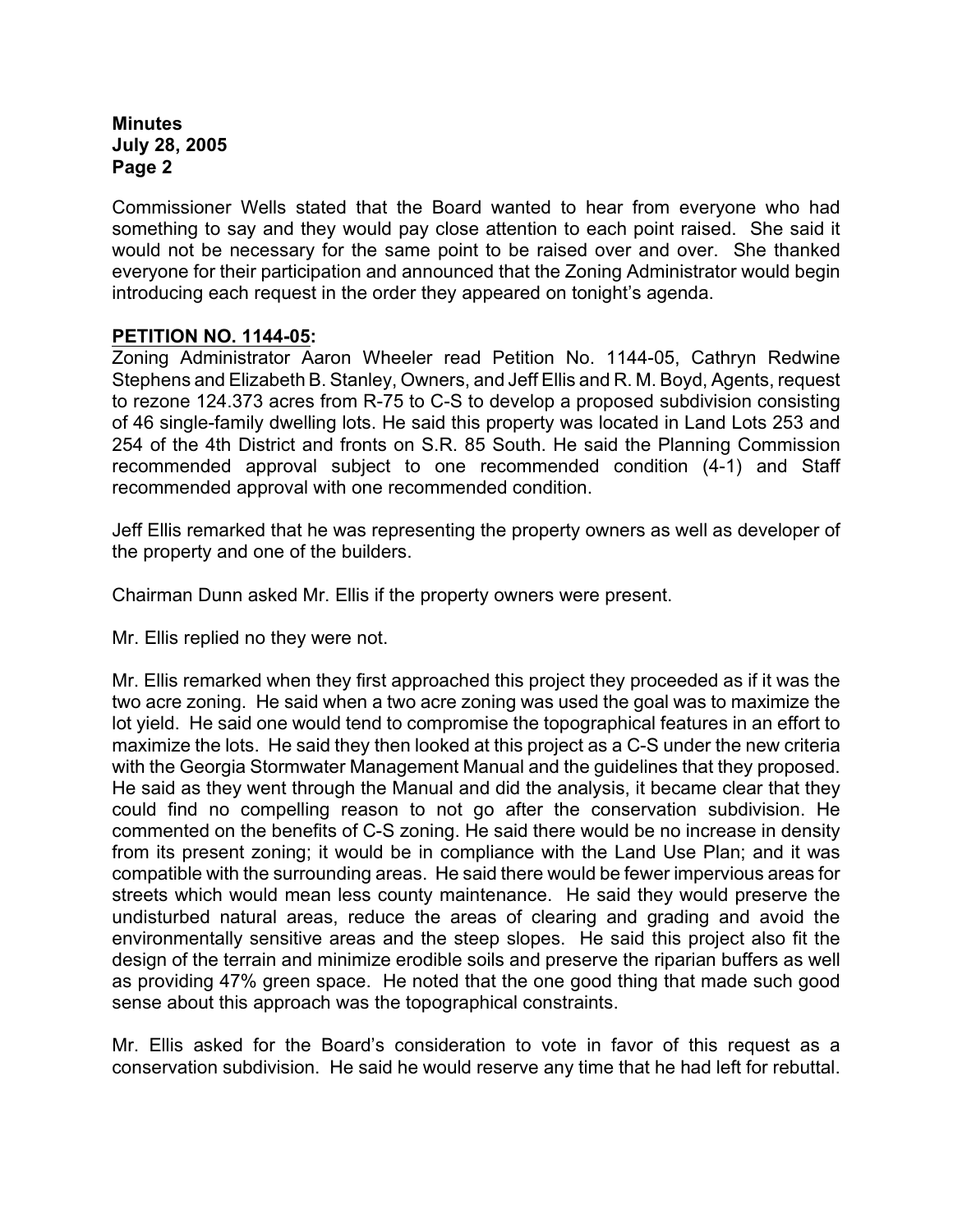Chairman Dunn asked if anyone wished to speak in support of this petition.

Leon Stinson, 120 Rebecca Court, Fayetteville said his home was located in the Rebecca Lakes Subdivision which was located down S.R. 85 off of Harp Road. He said the school was located just behind his home. He said he wanted a builder who would preserve the trees and the eco system and the basic beauty of the land there. He said after looking into this project and recognizing the Horseman's Run subdivision which was built by this developer, he was in full support of this project. He felt the project would increase property values in the surrounding area.

Chairman Dunn asked if anyone else wished to speak in favor of this petition. Hearing none, he asked if anyone wished to speak in opposition to the project.

Chairman Dunn asked everyone opposed to stand so a count could be taken. He noted that six people stood in opposition.

Richard Braun, 185 Cedar Creek Court, Fayetteville remarked that in September of 2001 a developer approached this Board wanting to rezone this property to R-55 with one acre lots with a minimal 2,500 square foot house. He said at that time the Board did not approve that zoning although the Board did approve the property for R-75 zoning which was a two acre lot and a minimum 2,500 square foot house. He said now less than four years later another developer was seeking to rezone this property and again build this on one acre lots with a minimum house size of 2,100 square feet. He said as a former resident of Clayton County, he had seen this pattern of zoning requests from developers many times in the past. He said they usually had two things in common. He said they dilute the county's zoning requirements and they did not conform to the county's land use plan. He said the property owner and the county had a right to see that property was developed to its highest and best use. He said a two acre lot with a minimal house size of 2,500 square feet seemed to be a higher and better use than a one acre lot with a minimal house size of 2,100 square feet. He said it appeared in order to obtain an amount of designated green space that the zoning requirements were being downgraded. He felt the C-S zoning classification was a developer's dream. He said this would allow them to build on a smaller lot and also a smaller house size. He said the county's land use plan called for lot sizes of two to three acres for this area. He said it appeared that this property could be developed on two acre lots. He asked the Board to maintain the integrity of the county's land use plan and its decision of less than four years ago and uphold the present zoning of R-75. He said he did not know if it was feasible or not but he hoped there would be a blending of one and two acre lots.

Dr. Tom Grant, 195 Cedar Creek Court, Fayetteville remarked that he did not find out about this particular phase of the development until just a couple of days ago. He said he had walked this property many times because it abuts right up to the back of his property. He said he had noticed that even though the developer and the owner were wanting to do the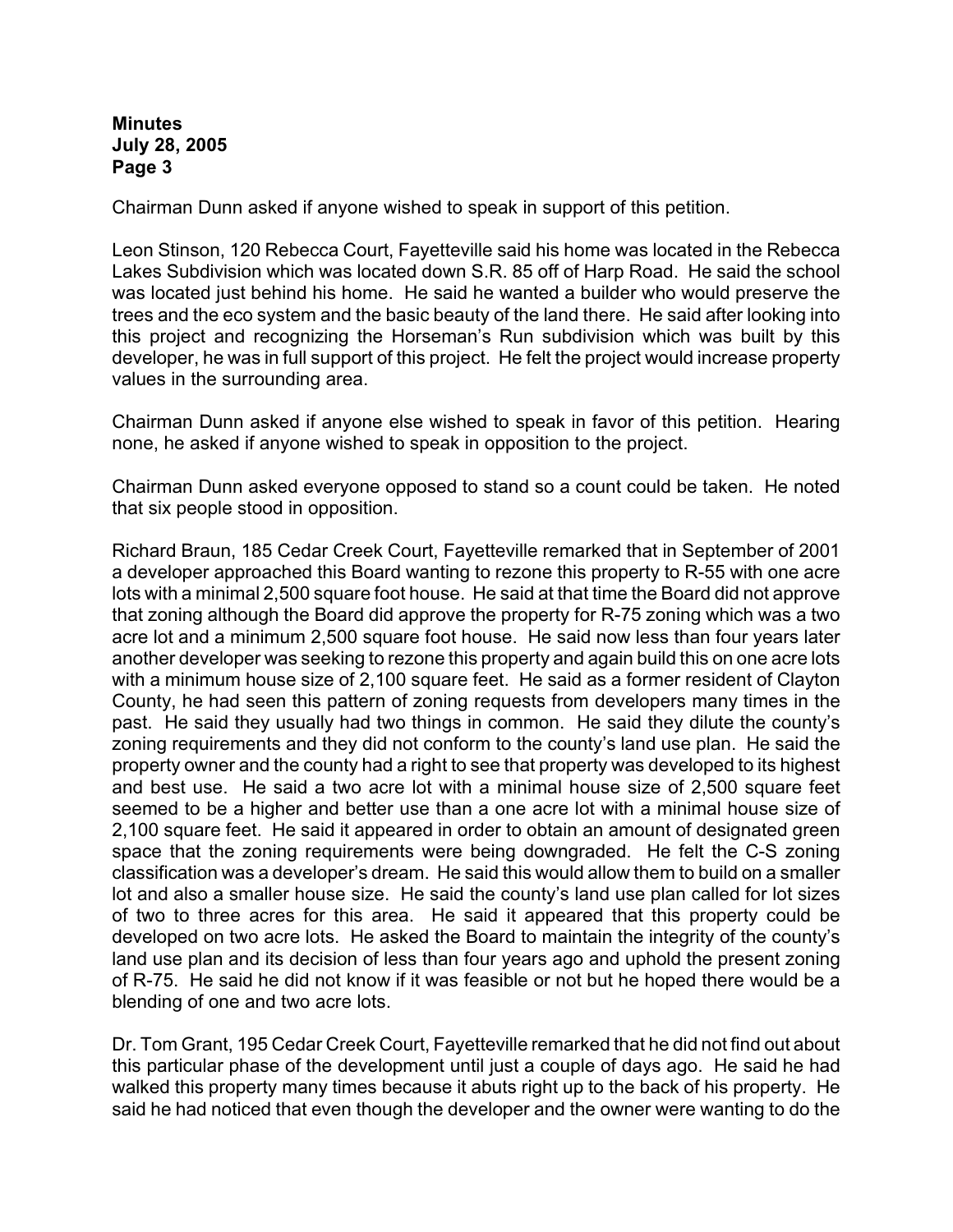wetlands conservation type of construction in that area, during the rainy season there was a considerable amount of water runoff in that area. He said the developer would need to do quite a bit of reshaping of the land in order to prevent the runoff that he sees on a regular basis. He said he believed the reality to be that when this construction was started there would be a lot more erosion control problems and a lot more land alterations in order to satisfy the demands of the lot owners and the homes that were going to be built in that area. He said the other issue that he was really concerned about was the additional congestion that was going to be caused in that particular area for schools. He pointed out that the schools were already over crowded and over capacity. He felt the school system was not prepared to handle the overcrowding in a way that would not diminish the educational quality that citizens had come to expect from the schools in that area.

Chairman Dunn remarked that Mr. Ellis could now make his rebuttal statement.

Jeff Ellis remarked that the conservation subdivision helps in handling the stormwater runoff. He stated that Mr. Braun was kind enough to call him at home to ask him about the proposed subdivision. He said he appreciated that very much. He said Mr. Braun's concern was that the house size was 2,100 square feet and the other was at 2,500 square feet. He said after some thought about that, he said they would have no problem in raising the minimum house size to 2,500 for these lots. He said he could understand people wanting to protect their homes and the prices of their homes. He said they had no problem with 2,500 square feet.

Chairman Dunn asked if Mr. Ellis was agreeing to the 2,500 square feet house size. He asked if Mr. Ellis was making a self-imposed minimum house size of 2,500 square feet.

Mr. Ellis replied yes and said he would agree to this and it was not a problem.

Chairman Dunn asked if the Board had any questions.

Commissioner VanLandingham commented that he understood that this was not the final plat but the detention pond under the county's new ordinance was going to have a dedicated right-of-way to it and he did not see one on the proposed plan. He said he was sure that the county's Engineering Department would take care of that but he wanted to bring this to Mr. Ellis' attention.

Chairman Dunn asked if the Board had any further questions and there were none.

On motion made by Commissioner Frady, seconded by Commissioner VanLandingham to approve Petition No. 1144-05 with two conditions (one recommended condition and one self-imposed condition), discussion followed.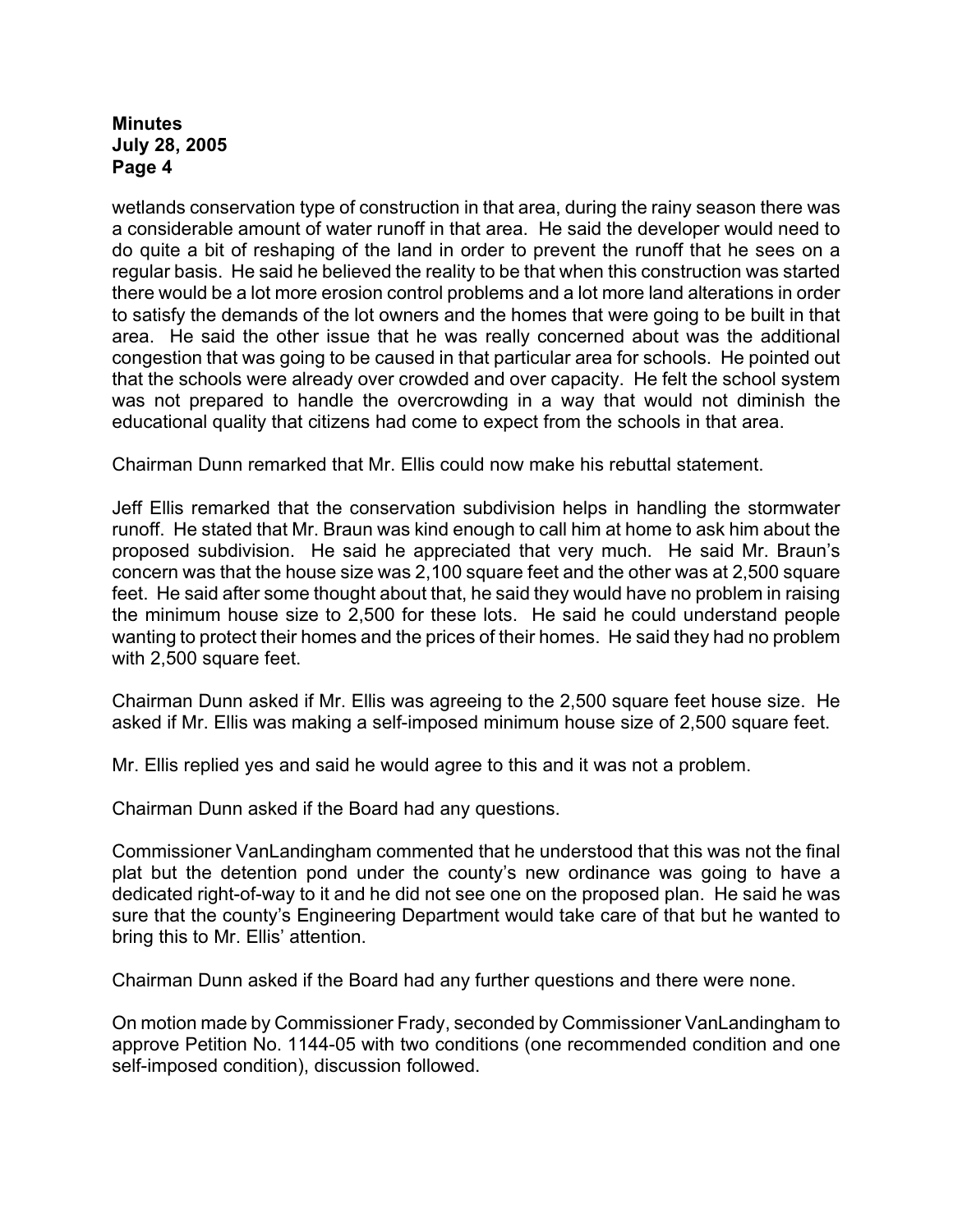Chairman Dunn asked if the Board could confirm that Mr. Ellis would accept the selfimposed condition for a minimum 2,500 square feet on the houses.

Attorney McNally remarked that Mr. Ellis had already agreed to accept the self-imposed minimum 2,500 square feet and this could be put in the motion.

Chairman Dunn said he wanted to clarify that there would be two conditions on this property.

Commissioner Frady said he wanted to make a comment to Dr. Grant. He said there would probably be fewer houses built on this than two acres. He said he understood that 53 houses could be built less than two acres and there would only be 46 houses now. He said this would not impact the schools and traffic any more than it would being built under the R-75.

Commissioner Pfeifer said he would support the motion but he wanted to comment on conservation subdivisions. He said he was uncomfortable with some of the county's classifications that the Zoning Commission was currently addressing. He said the Board would be discussing the EST classification later in the meeting that would also address lot size. He said he had typically voted in favor of most of the conservation subdivisions that have come before the Board. He said one of the things that he looks at and wanted to make clear was that he was only supportive of them if they make sense and if they fit the character of the area. He said this proposed development made sense to him because it would eliminate a problem that was discussed the last time and that was that it needed a second entrance. He said the only place to put one was down by the school. He said there was a great deal of discussion as to whom actually owned the easement and right-of-way and the issue of an entrance coming through school property. He said he saw now that if that road were extended it would project into the most sensitive runoff area on the entire property. He said this way there would be one entrance and it would still meet the requirements of the emergency services for distance. He felt this was a much better solution for this piece of property. He said he had spoken with Mr. Braun on the phone and he understood his concern was the house size as well.

Commissioner Wells said she wanted to echo what Commissioner Pfeifer had said in many respects. She felt this was a prime area for this type of a subdivision concept. She said she agreed with Commissioner Pfeifer in that she did not address these areas easily and she did not feel that they were a panacea. She felt this proposed development did address many of the issues that were unique to this particular area. She said the open space was right next to the A-R so that the dynamics of the northern part of this parcel were not being changed. She said she would like to respond to Mr. Braun's comments. She said one of his suggestions was to do a blending of one and two acre parcels. She said seven of the 46 lots that were being proposed were larger than one and a half acres. She said there was mixture of this in the development. She said most of the lots were larger than one acre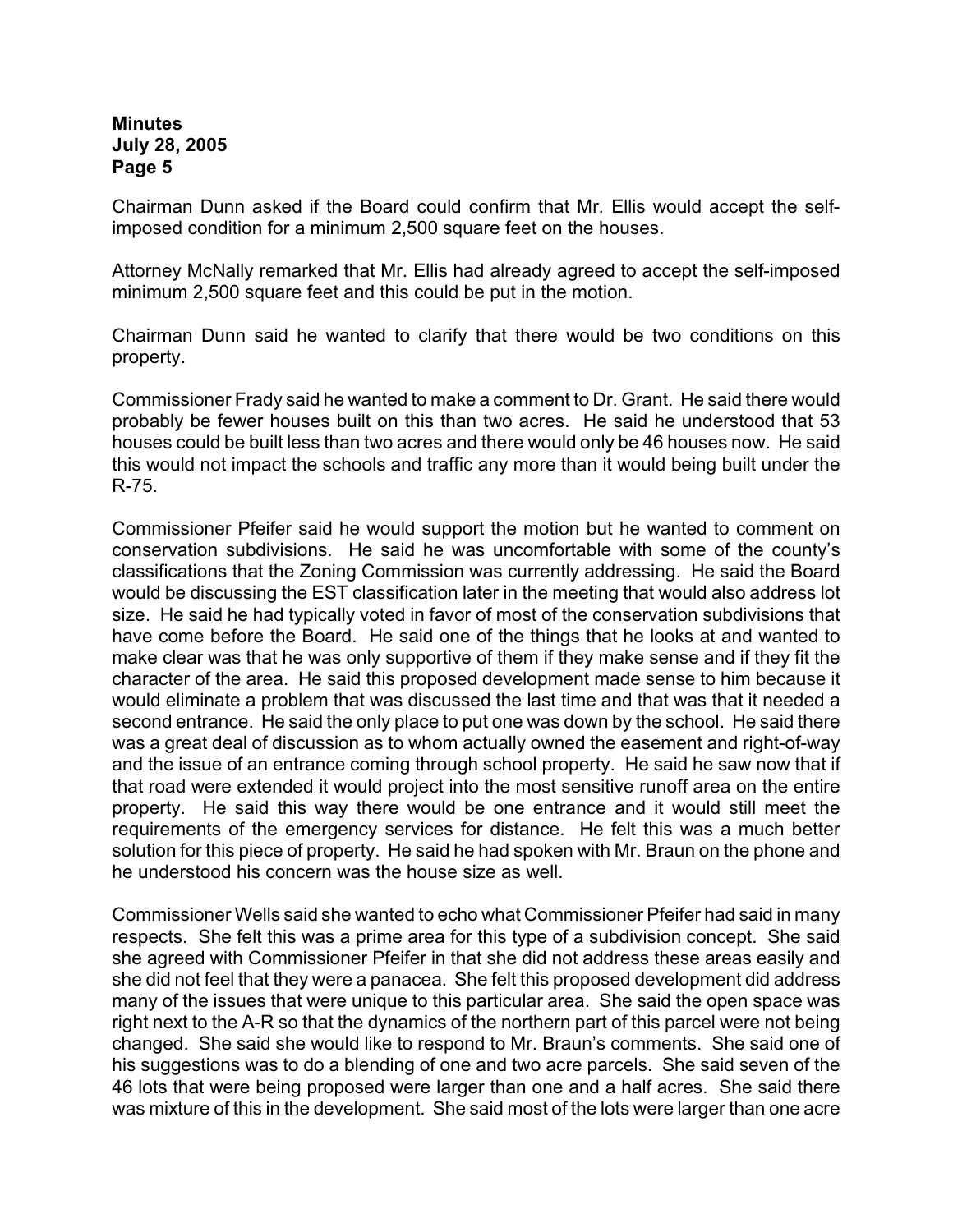and seven of the lots were well in excess of one and a half acres. She said there was definitely a blending there. She commented on Dr. Grant's concern with the water runoff. She felt this would be an ideal way for the county to address this. She said this would give the county much more flexibility and a much better product. She commented on the congestion of the schools. She said unfortunately the State did not allow the county to build in anticipation of enrollment. She said if this development was approved at R-75 there could easily be 53 lots. She said now the subdivision would have seven fewer lots and maybe ten to fifteen fewer children. She felt this zoning would give the county the best usage of this particular area. She also stated that the developer had the reputation of being very reputable. She said she could appreciate the concerns of the people who spoke in opposition, but she felt this particular project was going to address those concerns and would be a positive for this community.

Commissioner VanLandingham said he had spoken with Mr. Braun and Mr. Ellis. He said at the time there was no way that he could assure Mr. Braun that Mr. Ellis would agree with the minimum 2,500 square feet home size. He said he did not know Jeff Ellis but he had seen the "foot prints" that he had left in Fayette County. He said Mr. Ellis was very, very particular about the houses that he builds and the quality that goes into them.

Chairman Dunn said he was very keenly aware of this piece of property and commented that he used to live in Whitewater Creek Subdivision. He said he was very concerned about keeping up the area of the county that it was in. He said when this request was previously brought to the Board, applicant had requested a one acre lot subdivision with 79 houses in it. He said it was not in accordance with the Land Use Plan and at that time the Board was not in favor of it either. He said the Board felt the plan consisted of too many houses. He stated there was also a problem with Christopher Road. He said they were going to bring the road directly beside the entrance to the existing subdivision. He said the Board could not deal with either one and it turned down the request. He said applicant has come back four years later but back with a much better product. He said applicant could have asked for 53 lots and they had not done that although it would have been in accordance with the zoning. He felt the Board preferred this application over a cookie cutter subdivision where a lot of homes were just carved out and all looked alike and the builder moves along to the next one. He said a lot more thought had gone into this project and a lot of the problems were solved. He said he felt having gone from the original request of 79 houses down now to 46 was better for everybody. He said he would also like to echo everything that had been said about Mr. Ellis. He remarked that Mr. Ellis' reputation was impeccable and he was certainly one of the better builders. He noted that the owners of this property were some of the older Fayette County families who were very concerned about Fayette County as well. He felt they had done well in making use of their property and not overwhelming the area around it. He said he would support this motion.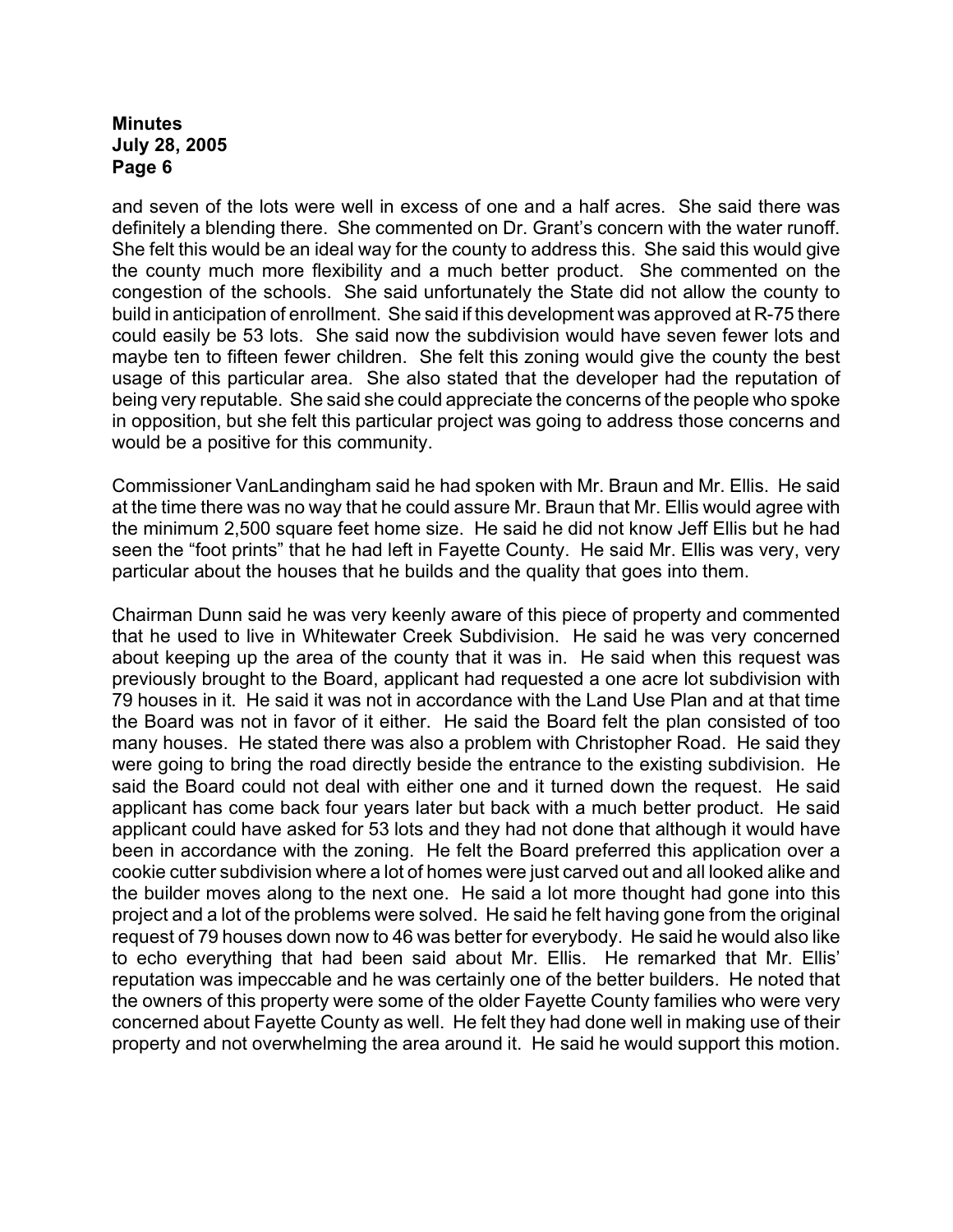The motion carried 5-0. A copy of the one recommended condition and the one selfimposed condition, Staff's Analysis and Investigation, identified as "Attachment No.1", follows these minutes and are made an official part hereof. A copy of the Ordinance and Resolution approving Petition No. 1144-05, identified as "Attachment No. 2", follows these minutes and are made an official part hereof.

## **PETITION NO. 1145-05:**

Zoning Administrator Aaron Wheeler read Petition No. 1145-05, Reese Developers, Inc., Owners, and Tom Reese, Agent, request to rezone 20.66 acres from A-R to O-I to develop a proposed office park consisting of 20 lots. He said this property was located in Land Lot 253 of the 4th District and fronted on S.R. 85 South and McBride Road. He said the Planning Commission recommended denial of O-I (4-0-1) and Staff recommended denial of O-I and approval of R-40 subject to two recommended conditions.

Tom Reese said he was the developer of the property. He presented a petition to the Board with thirty signatures showing support for this request. A copy of the petition, identified as "Attachment No. 3", follows these minutes and is made an official part hereof. He said the property was currently zoned agricultural. He said he was proposing an office park because he felt this was the highest and best use for this area. He said he would like to comment on the surrounding area. He remarked that directly across the street from the proposed development there was a school and a church. He said to the left of the proposed development there were two additional schools and to the left of that there was Kiwanis field. He said there were also two additional churches and down the road was a convenience store, cycle shop and a camper shop. He said in the very center of this property was a convenience store that was already zoned commercial. He said there was residential in the area but most of the residential property was located behind the proposed development. He remarked on the previous zoning discussed tonight and pointed out that subdivision was 850 feet off Georgia Highway 85. He said his proposed project was fronting on Georgia Highway 85.

Mr. Reese remarked that although this was zoned agricultural all of the properties were actually being used as office and institutional which was exactly what churches and schools were. He said the commercial zoning was located South of this project and also directly in front. He felt this area had transitioned over the last ten years. He said ten years ago one would not have seen all of the schools, parking lots, and all of the cars in those parking lots. He said it had just been a natural tendency to transition from agricultural into office and institutional. He said the photograph before the Board clearly demonstrated the transition that had taken place in this area. He pointed out that there were no subdivisions directly off of S.R. 85. He felt the corridor on S.R. 85 was definitely being transitioned into office and institutional and even commercial. He submitted to the Board that this would be the highest and best use for this property. He said the Land Use Plan called for agricultural but remarked that the Land Use Plan was a guideline and can change as this area had changed dramatically over the last ten years.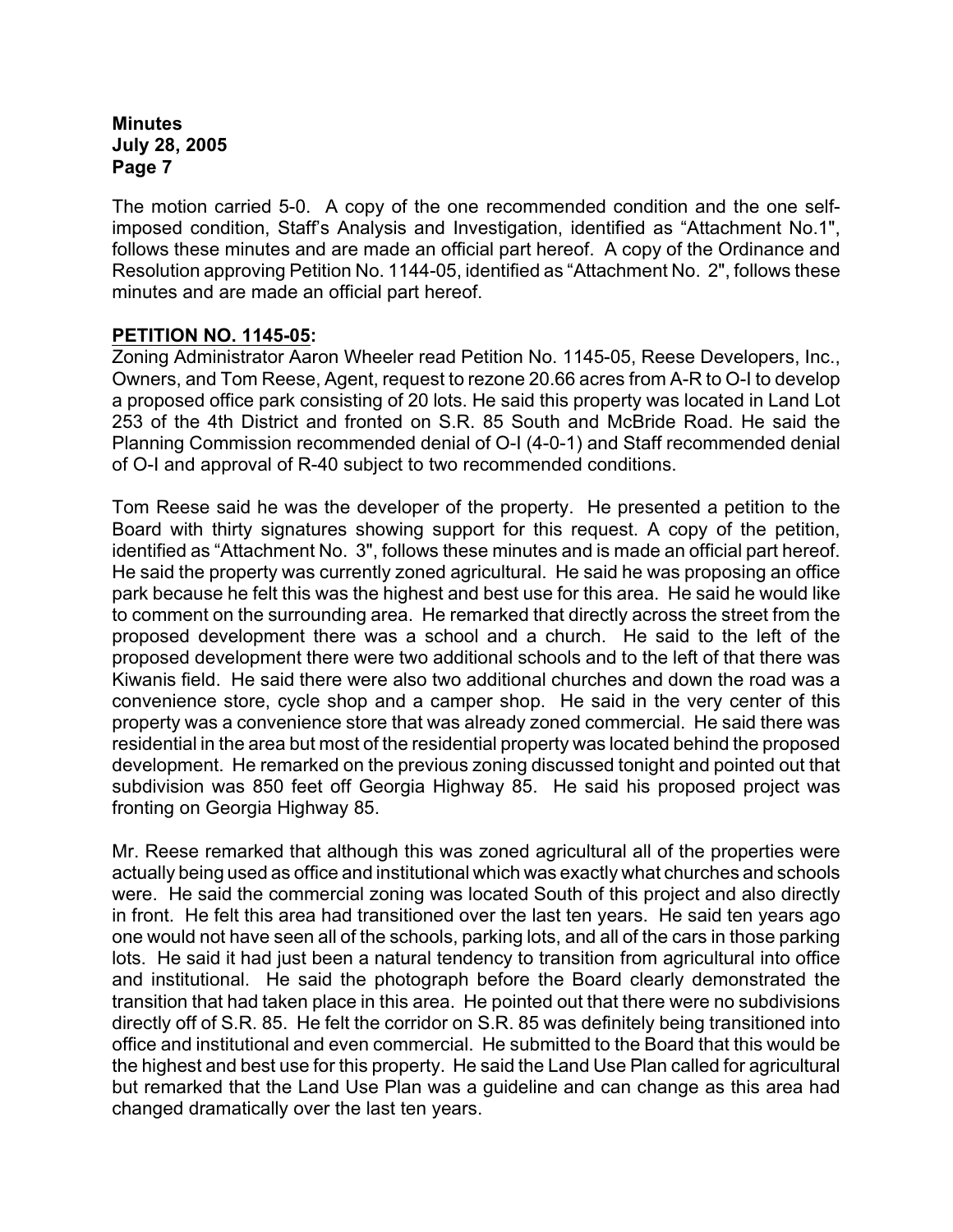Mr. Reese further remarked if residential was put directly on S.R. 85 no one would want that. He said no one would buy a house directly behind a convenience store that was already zoned commercial that was directly on S.R. 85. He said this property was not even 850 feet deep from S.R. 85. He remarked that residential would just not be practical at all in this particular development. He said there were issues about traffic. He remarked that S.R. 85 was a major State highway. He said they were not requesting commercial which would increase traffic more than residential. He said they were asking for O-I which was very similar to residential as far as traffic was concerned.

Mr. Reese said he would like to comment on some of the issues that had come up. He said a lot of people were concerned about soils. He said they have had a Level III soils report done on this by a registered engineer. He remarked that the soils were good soils that were very capable of taking the system that they would design which would be a wastewater treatment facility that was a community system. He said that system would be approved by the State E.P.D. who was very stringent in their approval process. He said it would have to be an engineered system and the sewage would be addressed with that particular system on this property. He said this system would also create more green space. He said they wanted a quality development. He presented some pictures to the Board showing six buildings similar to this proposed project. He said some of the conditions that they would put into their restrictive covenants on this project would be that all buildings would be constructed of brick, stone, stucco or a combination thereof. He said vinyl, if used at all, would only be used for the eaves and windows but nothing as far as the exterior or main section of the building was concerned. He said they would have restrictive covenants on this office park. He said those covenants would address all of these issues as far as material and even the approval of the type buildings that they would require in there. He said there would be no vinyl buildings or condo type office buildings but first class office buildings. He said the utilities would all be underground and the lighting would be in there. He said some of the categories that were included in O-I would be colleges, universities, dance studios, health clubs, laboratories, and museums. He said those were businesses that they would not be putting in this building. He said he was looking for first class office space for people who lived in Fayette County and also worked in Fayette County. He remarked that all of the buildings would be built on site and no modular structures. He said it would also be heavily landscaped.

Mr. Reese further remarked that he would like to address the issue of how this proposed project would affect the environment. He said they would be leaving a 30 foot undisturbed buffer with a lot of good trees around this property. He said there was also a lot of green space where the septic system would go. He said there would also be a very nice park in the circle of office space. He remarked that stormwater would be a concern for any project of this nature therefore they would have a very strictly controlled stormwater runoff system that would be approved by the county and meet all of the requirements. He said the buffer would also offer additional protection against stormwater runoff that was a concern the last time. He said they were trying to address the environment. He commented on the noise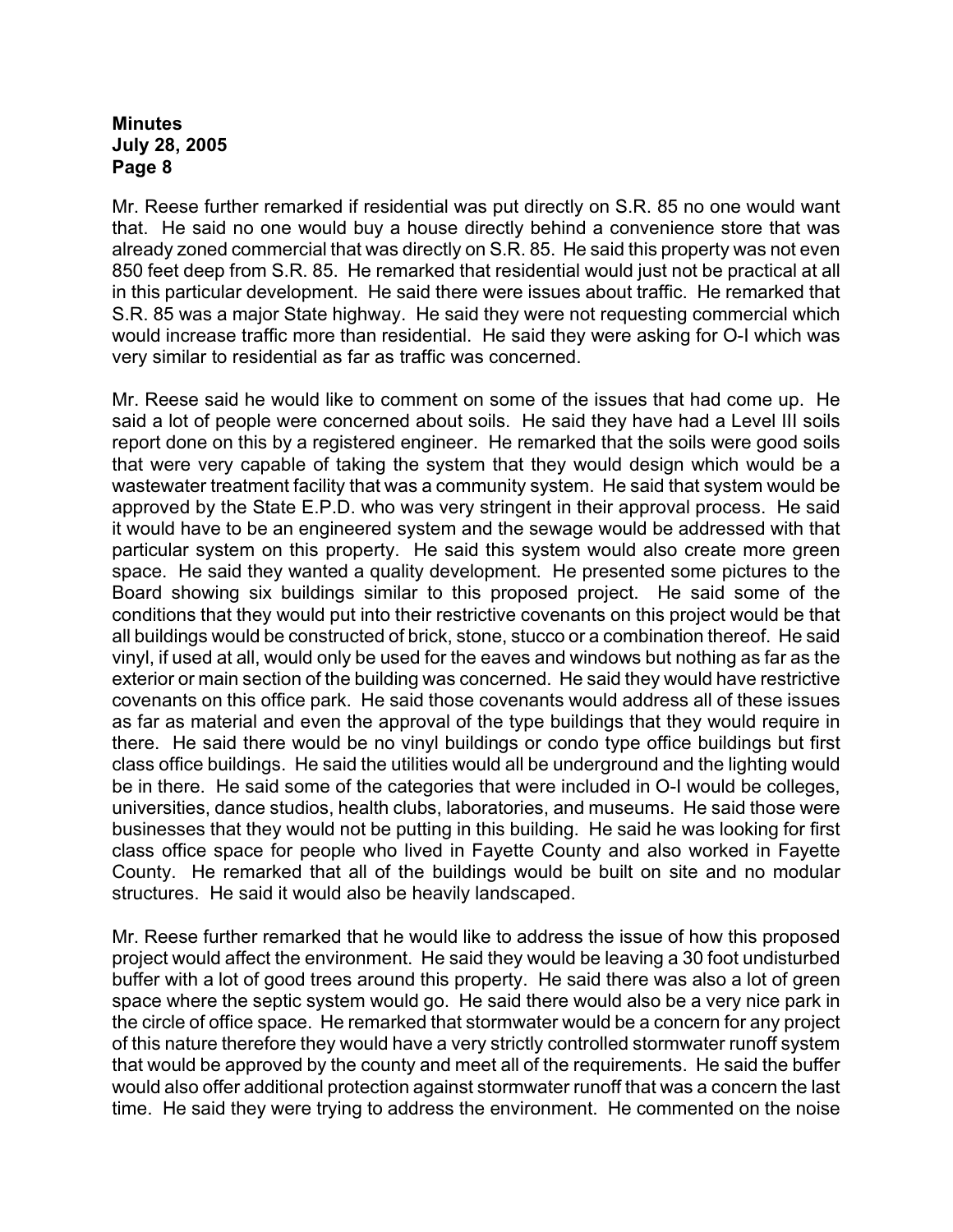level in this area and felt it would be a lot less than what was already in this area. He noted there was the convenience store, all of the schools around it, and Kiwanis Field. He said it would be a positive issue for this to be an office park. He remarked on the issue of traffic. He said most office parks were closed after 5:00 p.m. or 6:00 p.m. and the cars gone. He said from the last submission they had reduced their number of lots by 10%. He said they had 22 lots and had reduced it down to 20 lots so that there would be less density. He said this project would produce more revenue from a tax standpoint than residential. He said these office buildings would be from \$750,000 to \$1.5 million and would not put additional children into the school system. He said this was a tax benefit from a revenue standpoint. He said there had been a lot of articles in the newspaper lately where a lot of counties and cities were looking at what kind of tax revenue this generated so this would be a positive effect from the tax standpoint.

Mr. Reese said people wanted to live and work in their community. He said they already had a lot of people who were interested in coming in to this office park. He stated that the payrolls generated from this type of office park would be really strong payrolls. He said one company who had expressed an interest in coming in had a payroll averaging over \$100,000 a person. He said they wanted people who lived and worked in this community and this could be accomplished by having this type of office park here. He said if the Board would look at what was happening in this area, the transition that was occurring and the fact that this project faced directly on Highway 85, that this would be the highest and best use. He said there were some people here tonight who supported this project and he asked that the Board recognize those people tonight.

Chairman Dunn asked if anyone wished to speak in favor of this request. He noted that 17 people stood in favor and three said they would like to speak.

Richard Dumas, 390 Birkdale Drive, Fayetteville said he had lived in Fayette County approximately 34 years. He said he had known Tom Reese for approximately 15 years or more. He said he was not a developer. He remarked that Tom Reese was a man of good character. He said everything that he knew about Tom was when he developed property or built on it, the project was done in a first class manner. He said it also enhanced the community around it. He said he was in the retail business and of the opinion that property that fronted on Georgia Highway 85 should be commercial or O-I. He said he lived in that general area in Whitewater Creek and it was not far from this project. He said he felt personally that it would be a good choice for the community to build this. He said the biggest issue was the character of the developer and what he had done in the past.

Larry Redding, 159 Hampton Road, Woolsey said he had a personal interest in this development. He said he would like to move his business into this office park. He said his business was currently located in an office park in Clayton County and had been there for the last twenty years. He said he felt after looking in the market place in Fayette County and the price of property around the hospital area or around the new Publix area it was cost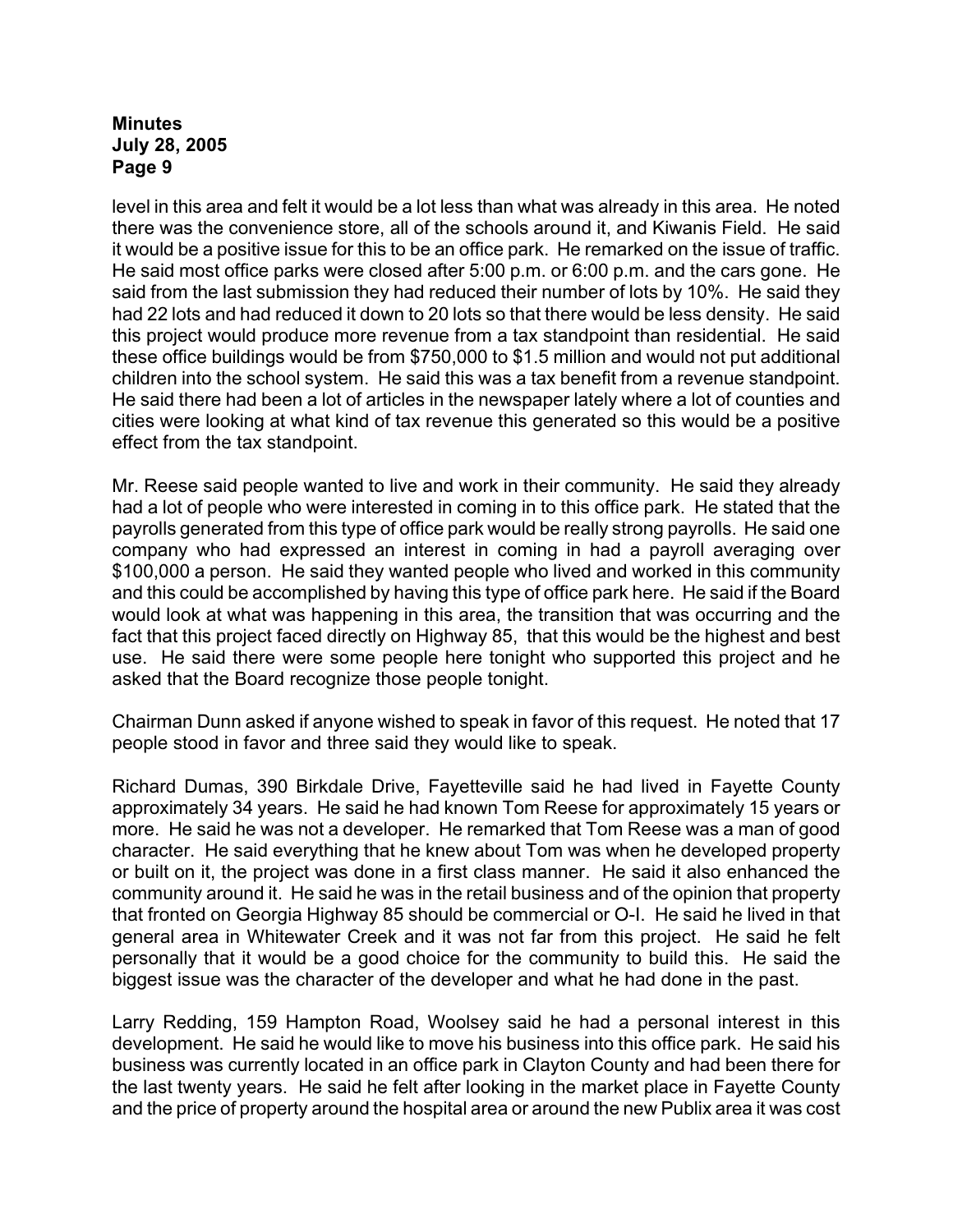prohibitive for a small business to be able to build and maintain a piece of property and operate in this county. He said the majority of the partners in the company lived in Fayette County and they felt this was where they would like to spend their money and make an investment. He said they felt like the community was moving South. He said he was in a business that needed to follow the customer base and they felt that this area would be very good for them. He said they were currently in an office park and had been there for twenty years. He said pretty much the same thing occurred when they tried to build there. He said there had been some opposition but pointed out that they had been good neighbors. He said office parks were good neighbors for residential. He said they come to work, do their job and then go home. He said they did not loiter or walk through neighborhoods. He said if the Board would look at the direction of growth in Fayette County, it was going down Highway 85 and that was where it should be going. He said that area already looked commercial regardless of what the zoning was. He said they felt this would be a good move for their business and a good move for the county. He said they were familiar with Tom Reese's work and they would not be making this kind of investment if they did not think this was a good move for their company.

Mark Martin, 155 Jericho Lane, Fayetteville remarked that he lived just down the street from McBride Road which comes up right next to this piece of property on the S.R. 92 side. He said they had been through this process before. He said there were some concerned neighbors at the beginning of the construction and he said within a year's time they thanked them for what they had done. He said Tom Reese built very good buildings. He said they were very community oriented. He said he had lived there for the last twenty years and he did not want to devalue the properties in the surrounding area. He remarked that as far as commercial coming South down Highway 85, it was already there. He said there were already offices and institutions all over the place. He said there were three churches, three schools and a piece of property for sale just South of there that was going to be a childcare center. He said also approximately a half mile South of there was a very commercial area with a numerous number of trailers and lights which was basically a strip center. He said an office park would have professional people working there who come to work in the morning and leave around 6:00 p.m. He said people would not be loitering and they would be professionals. He said this development should not bring crime but bring good standing neighbors who care about the people around them. He said he noticed tonight on his way to the meeting that there were already pieces of property for sale just South of the location and just East. He said development was coming and this was the best usage of this area and was much better than having retail centers there.

Chairman Dunn asked if anyone else wished to speak in favor of this request. Hearing none, he asked if anyone wished to speak in opposition. He counted 24 people standing in opposition and eight wanted to speak.

Ann Daniel, 740 McBride Road, Fayetteville presented some pictures of her property for the Board's review. She said her house was the fourth house on the right on McBride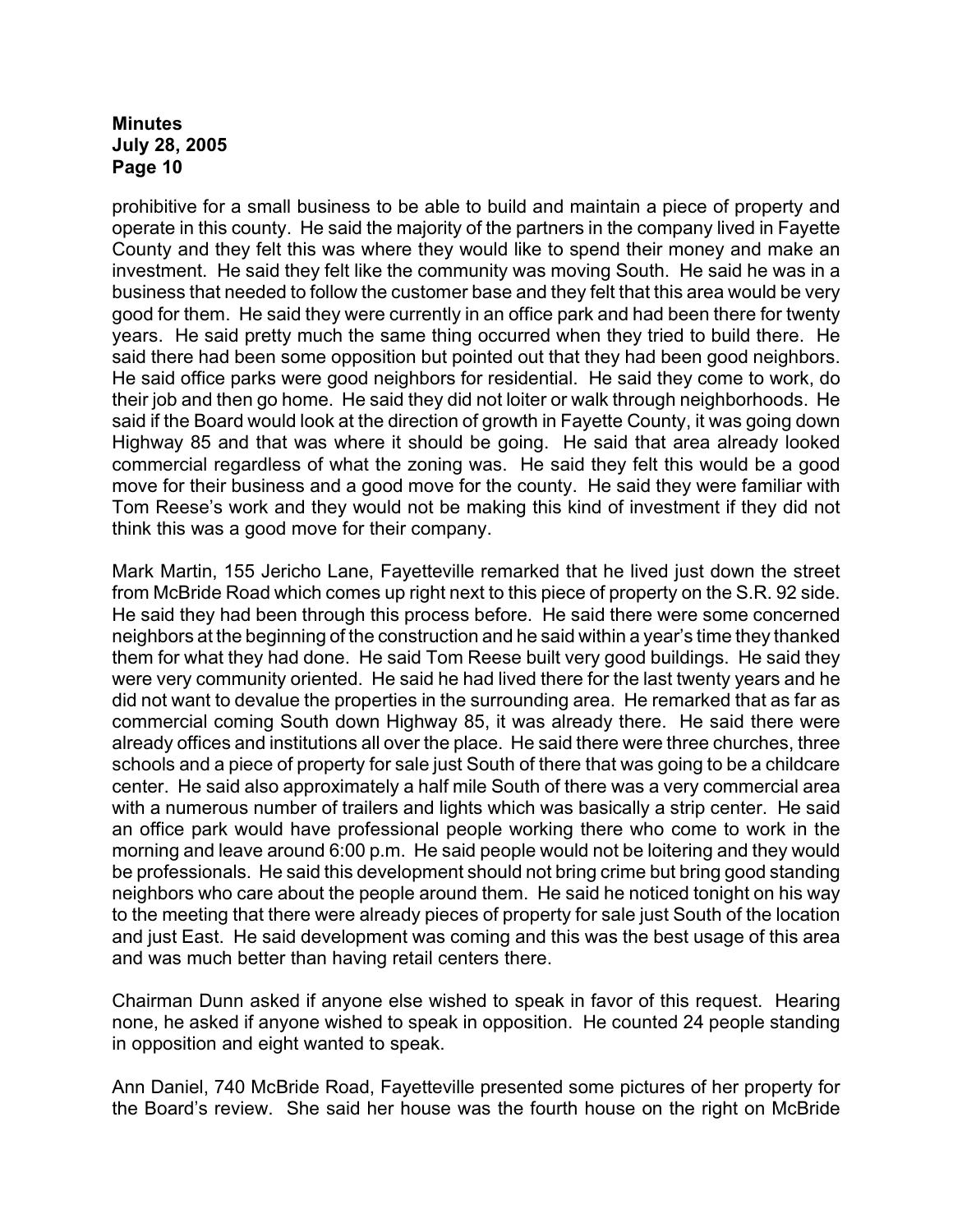Road. She said she also worked at the US Station. She said Mr. Phillip's service station had been broken into many times and there was a potential for crime there. She said the pictures were from the last rain showing the road flooded out. She said the green space indicated on the map was where the septic, sewage and retention pond was going to be located. She said it was on 2.4 acres. She pointed out that her house was across the street from that and she lived on two acres. She said there was a school behind her house that used to have a lake back there. She said in her sale contract it stated that as long as there was water in that lake they had rights to it. She presented a petition to the Board. A copy of the petition, identified as "Attachment No. 4", follows these minutes and is made an official part hereof.

Tony Giordano, 165 Shamrock Drive, Fayetteville remarked that Mr. Reese was a little bit on the erroneous side. He said schools and churches were not commercial. He said he was made aware of this at the last meeting where the Board voted down Mr. Reese's zoning. He said the Land Use Plan was what he wanted to contain tonight. He said he wanted to contain this area to A-R zoning. He asked why State and local elected officials routinely allowed the loudly proclaimed property rights of developers to prevail over the property rights of average Georgians who lived and suffered downstream of developments. He said it was time that the property values and the rights of all Georgians and not just those of developers trying to maximize their profits at the expense of the people who lived downstream. He said he had two lots. He said one of the lots he wanted for his daughter to build a home. He said he had an engineering report that listed the type of soils that were in the ground. He said due to the water table, flooding and/or drainage problems there was a high probability of failure for conventional systems. He said a qualified soil classifer on site could best determine suitability based on specific site characteristic on a case by case basis. He said a regular septic tank would not be used on that property. He said the ground would not take it anymore. He presented the Board with photographs showing standing water on the property. He asked who was going to be responsible for the additional ground water tests after the project was completed to reassure and protect families against possible ground water contamination from this project.

Chairman Dunn said he assumed the pictures were taken after the last huge rain storm and Mr. Giordano replied yes that was correct.

Mr. Giordano questioned if the Board approved this request as presented if Mr. Reese could build anything he wanted to such as a three or four story building.

Chairman Dunn replied no, Mr. Reese could not do that and he would not do that.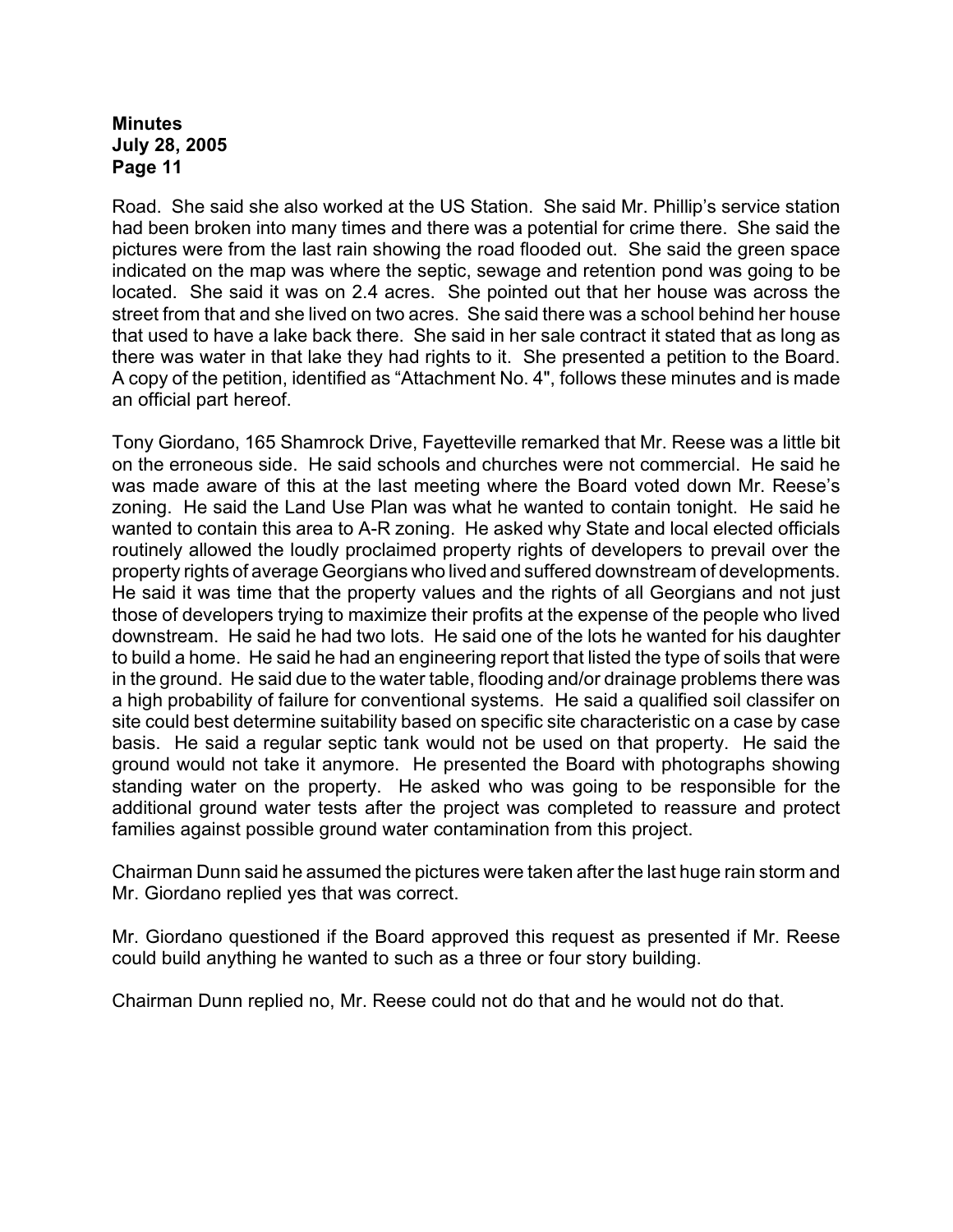Mr. Giordano asked to see the pictures of the proposed building that Mr. Reese wanted to build instead of the ones that were similar. He pointed out that the Board had voted this down six months ago and questioned why Mr. Reese was even here tonight. He did not feel that Mr. Reese had changed anything and he felt the Board should vote it down again.

Commissioner VanLandingham interjected that Mr. Reese had made a change and remarked that two lots were taken out of the proposal.

Mr. Giordano felt that would make no difference and remarked that there would still be 300 to 400 people working there. He expressed concern with the septic system handling this and the water runoff to the surrounding area.

Commissioner Frady asked Mr. Giordano if he had a septic tank and Mr. Giordano replied yes.

Mr. Giordano pointed out that the house next door to him sold in twelve days. He said he disagreed with Mr. Reese's comment that houses just would not sell in that area. He said people moved there for the Whitewater Creek schools.

Debbie Mathews, 740 Harp Road, Fayetteville said she had lived in Fayette County for over thirty years. She said she worked for a physician who was looking to purchase land to build a home in that area. She said that was until she found out that this project was being proposed. She said she disagreed that commercial buildings were in that area. She said they did not have to come down Highway 85 and they were not there. She said there were a lot of churches, schools and homes on Highway 85. She pointed out that the US gas station had been there since she moved there. She said she had children in school in that area and the traffic was just terrible. She said the residents in that area did not want the Highway 85 area to look like the Highway 85 Riverdale area. She said nobody wanted to live among commercial buildings and restaurants. She said this area along Highway 85 was just not like that and they did not want it to be like that.

Brenda Evans, 195 Shamrock Drive, Fayetteville said she had lived in Fayette County since 1966. She said in contrast to Tom Reese's statement that he had a petition with thirty signatures in favor of this project, the Board also had a petition with a little bit more than thirty signatures opposing this request. She said she would like to thank the Board of Commissioners for serving the voting citizens of Fayette County. She said she wanted to remind the Board that the health, safety and welfare of the voting citizens of Fayette County were at stake. She said the proposed rezoning would only increase or possibly make worse the situation and the area would not pass the perk test. She clarified that State Code 290-5-26-05 stated that septic systems shall be located down grade from wells or springs and the proposed community system would not be located down grade from a single well in the adjoining neighborhood. She said there was also a possibility that if this request was granted that construction could uncover gasoline or other contaminants in the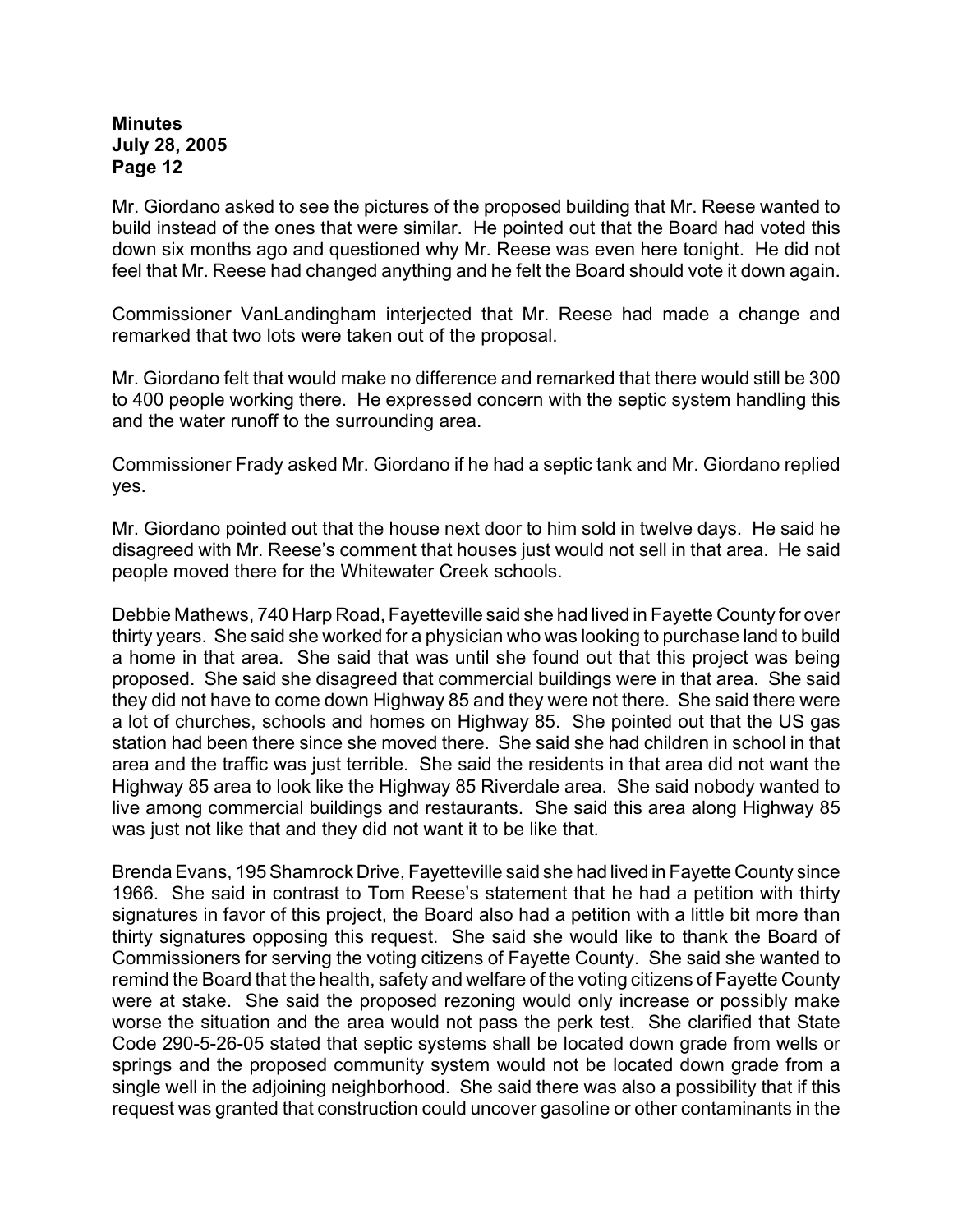ground and have an even greater detrimental effect on the groundwater runoff. She said the proposed rezoning would be in direct conflict with the Fayette County Land Use Plan. She said the Fayette County Comprehensive Plan stated that the highest level of development intensity should be located in the unincorporated areas of Fayette County that offer a full range of infrastructure and a concentration of population densities. She said the proposed rezoning would create a burdensome use of Georgia Highway 85 and McBride Road resulting in approximately an additional 57,000 trips per day not to mention the traffic that was currently generated from the schools that was across the street from the property. She said 57,000 additional trips per day could have a major impact on the safety of the children and the staff at these schools. She said the Fayette County Comprehensive Plan also stated that the Board shall protect and enhance the existing neighborhoods by insuring that infield development is of compatible use, density and/or intensity and that adverse impacts on public facilities and transportation systems, the environment and the surrounding area would not occur. She said since this proposed petition for rezoning was not a natural transition, and result in an increase in traffic resulting in 57,000 trips each day, possibly uncover gasoline and other contaminants in the ground and potentially increase crime in the area, probably fail the perk test, contaminant the water supply of an entire neighborhood and most importantly not comply with the Land Use Plan that had afforded every voting citizen in this room the quality of life that they had found here in Fayette County. She said the voting citizens of Fayette County humbly and respectfully request that the Fayette County Commissioners elected by the people to represent them and to protect the zoning laws base its decision on what was right and not on dollars. She asked for the Board's consideration in denying this request.

Chairman Dunn asked Ms. Evans for the source of the 57,0000 figure for trips.

Ms. Evans said this figure had come from Fayette County's Planning and Zoning Department.

Chairman Dunn remarked that the Planning and Zoning Department was in gross error. He said there was no way in the world that there was 57,000 trips per day. He said that figure should be somewhere between 1,000 and 2,000 trips per day. He said the Planning and Zoning Department had made a mistake and had amended this in the documents that the Board has.

Ms. Evans said she would also like to submit some photos of some drainage that comes straight down that area.

Commissioner VanLandingham questioned Ms. Evans about the comment she made regarding gasoline contaminant. He asked her where she had gotten that information.

Ms. Evans said there was the possibility of gasoline contamination from the gasoline station that was located there because all of that area sloped down hill. She said it was there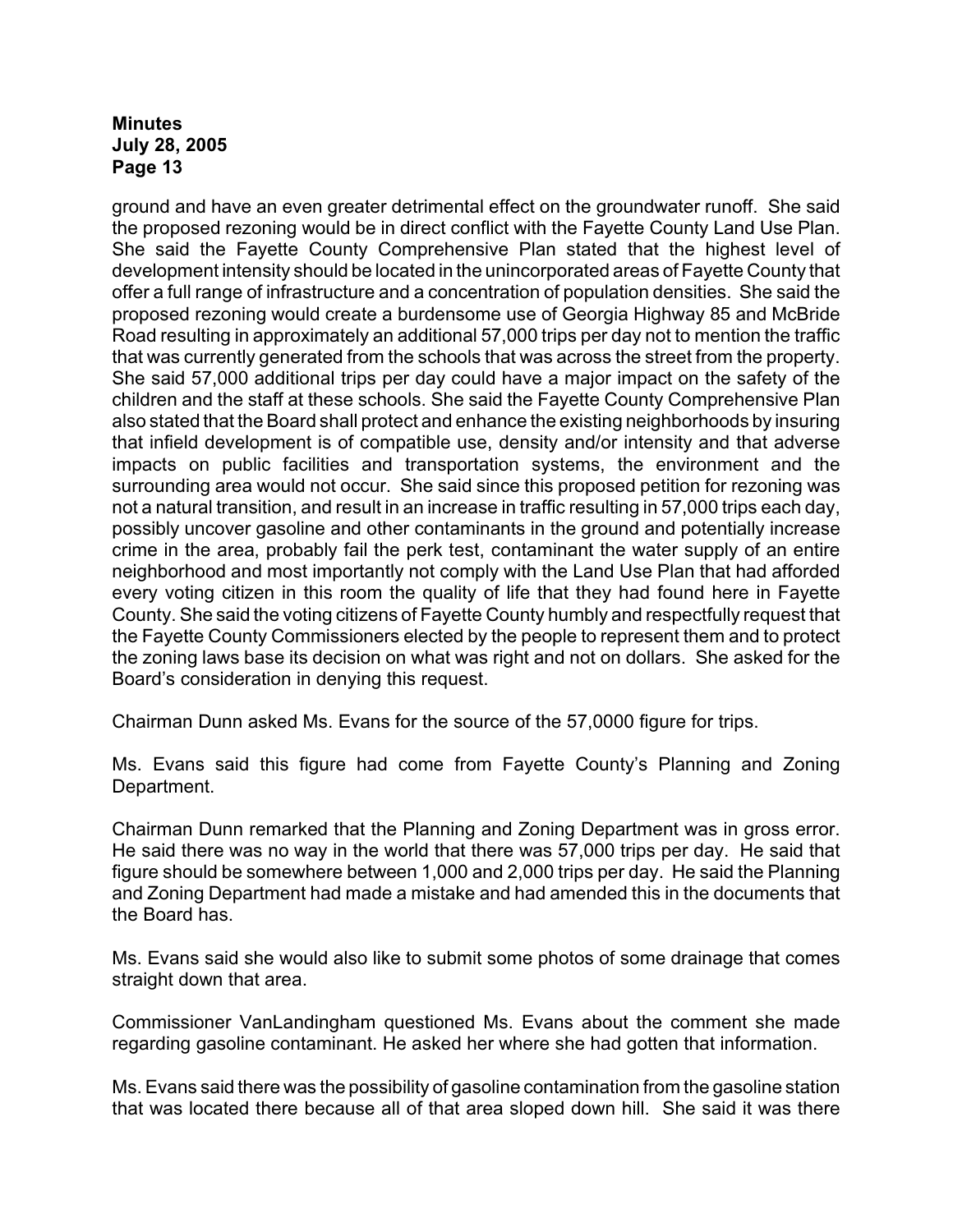probably many years before all of the E.P.A. rulings were put in place. She said there was a possibility that it could be there after digging and uncovering takes place.

Commissioner VanLandingham said it would be a benefit to find that and keep it from the surrounding wells.

Ms. Evans said that was her point for asking the Board to deny this request.

Commissioner Frady interjected that if houses were built there, it could do the same thing.

Ms. Evans said she agreed that there might be that possibility.

Commissioner VanLandingham said this would be a moot point because the development would be one way or the other.

Kim Apodaca, 1502 Highway 85 South, Fayetteville said she lived in the house next door to this proposed office park facing Highway 85. She commented that the service station was pretty far away from her driveway and the trees so that did not bother her. She said it appeared that the driveway for the proposed development was going to be directly next to her driveway and mailbox. She said she did not feel that the buffer was enough between the project and her property. She said she just did not think this project fit there.

Dr. Tom Grant, 195 Cedar Creek Court, Fayetteville said he lived across the street from the gas station in The Woods Subdivision. He said he was not opposed to office parks and he commented that his office was located in an office park. He remarked that the issue he was concerned with were the businesses that an office park would attract and also the clientele that would come into that area. He said the office park that his practice was located in until just recently had three probation offices next door and the clientele frequenting those establishments were not savory. He said the kind of businesses that could locate there could not be mandated. He said while it was a place of commerce, no one could know for sure what might locate there. He said he was concerned about that too. He said he was also concerned about the increased traffic on Georgia Highway 85. He remarked that the traffic was already heavy in that area.

Wayne Evans, 195 Shamrock Drive, Fayetteville said he lived directly down stream from this proposed project. He commented on two issues that he was really concerned about. He said one was surface runoff and the other was runoff from underneath the surface. He remarked if the recent photos were compared to the 1994 flood, there was no comparison. He said there was a lot more pavement in the area and this was causing a lot more runoff. He said he was a direct neighbor of this property. He said he had two wells because when he built the house there was no county water. He noted that there was county water partially down the street now. He said one of his wells was a surface water well which was a shallow well and the other one was a deep well. He said he did not want these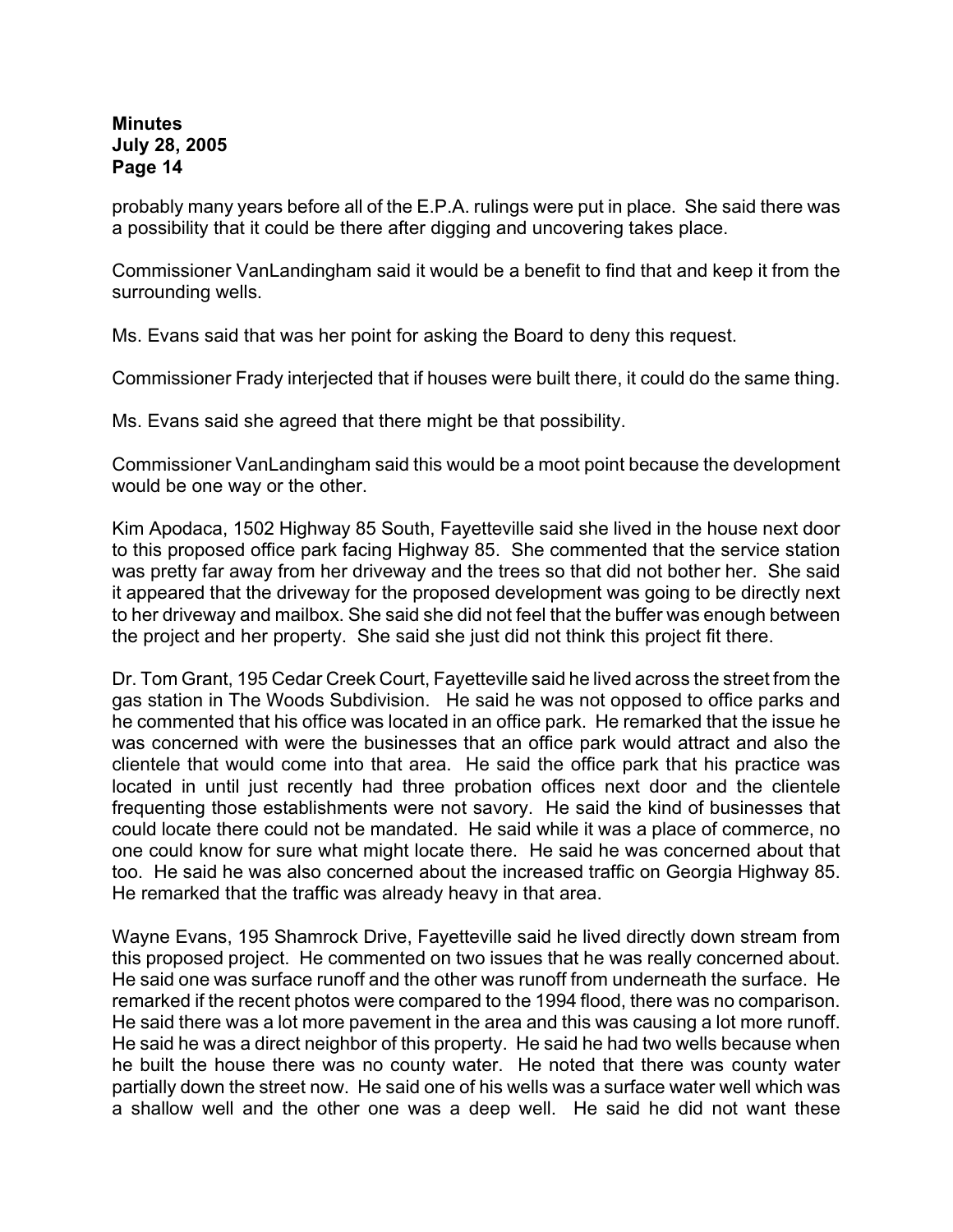contaminated and did not want to worry about it when these get contaminated. He said he was different from every person here tonight who was supporting this project to the point that he was a neighbor. He said he understood that Mr. Reese did not even live in Fayette County and Mr. Dumas lived in another area. He said he certainly hoped that the Board of Commissioners would support the Land Use Plan.

David Wilson, 754 McBride Road, Fayetteville said when he was present during the discussion the last time this was being considered, he had remarked on the reasons that he had chosen this area. He said he and his neighbors moved there because they liked being in a viable urban situation yet still being connected to things other than where they work. He said he really was not worried about what was going to occur eventually in that area and commented that everybody today would determine what happened in that area in the future.

Jasson Blackstock, 185 Shamrock Drive, Fayetteville said his home was located directly behind the septic tank. He said even with the 30 foot buffer zone, nobody would want to purchase their home. He said there would be lights shining from the office park through the buffer to their home. He said in the evening he and his friends sit outside and talk and with all of the trees that would be cut down there would be a lot of noise. He said his mother had asked him where he wanted to live and he had picked this house out of the twelve houses that they looked at. He remarked that his brother attended Whitewater High School and it would take him longer to get to school with the added development. He said there would be 22 offices in a small compact area.

Tim Thoms, 625 McBride Road, Fayetteville said he lived approximately a half mile down from Georgia Highway 85. He said people had spoken their heart tonight and said why everyone loved Fayette County and why they moved here. He said he did not care if there were 57,000 trips or 3,000 trips, but it was a lot more trips than if it was A-R zoning. He said the Board had just added 600 trips per day through another rezoning earlier tonight on this already Georgia Highway 85 and McBride Road. He said currently it was hard to come off McBride Road and onto Highway 85 in the morning unless somebody from Fayette County comes by and lets you out. He remarked there were also problems with the people traveling from Coweta County. He said the citizens were looking to the Board of Commissioners to stick with the Land Use Plan that he and a lot of his neighbors looked at when they purchased property here. He said he had lived here for 20 years and he had looked around here for ten years to find a spot that was going to be rural residential so he could farm. He said the property was developable and there were A-R properties being bought, sold and built on Highway 85 now. He said the petitioner had the opportunity to develop the property as it was zoned. He asked for the Board's consideration in this matter.

Chairman Dunn remarked that Mr. Reese would now have the opportunity for rebuttal.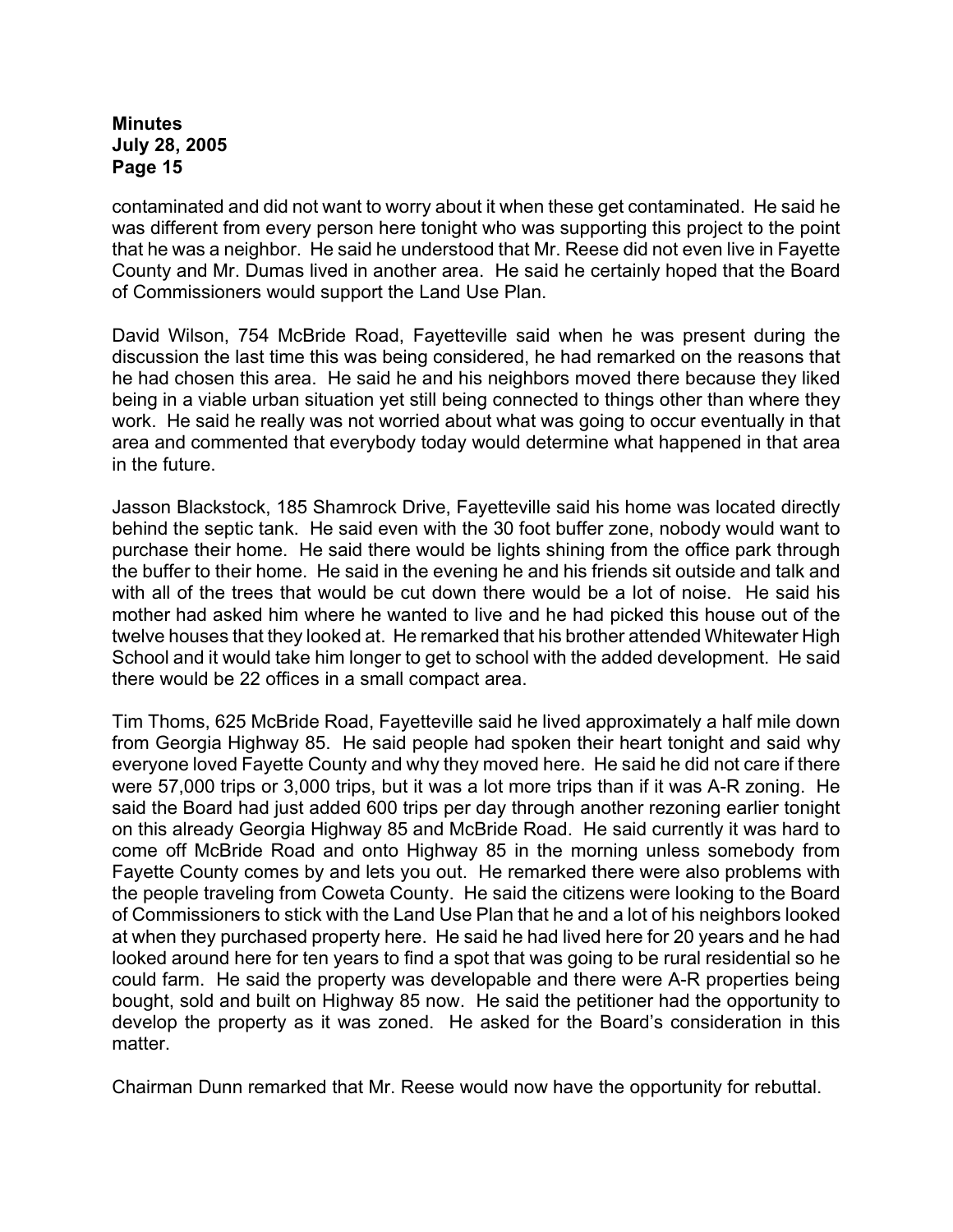Tom Reese commented on the concern regarding stormwater. He said this had been addressed with the water being detained on the property. He said the retention pond was engineered so that it would not affect anyone below the development. He said the people who commented on the stormwater were on the other side of the road and were being affected more by the school systems. He also commented that churches, schools, institutions were all office and institutional and not commercial. He said he was not asking for commercial in this area. He commented on the soils. He said he had done a Level III soils report here and these were good soils. He said the gentleman who discussed the soils has two lots with one having a house on it with a septic system and directly next door the soil was not good. He said this was the nature of soils. He said a person could have good soil and next door the soils could be bad. He said they had done a complete soils analysis on this project and there were a lot of good soils on this project and that was coming from an engineer.

Mr. Reese further remarked that he also discussed a transition. He said there was a transition. He said ten years ago there were no schools and only a couple of churches. He said since then there was a brand new church, three new schools, Kiwanis Field, cycle shop, convenience store and all of that had come up in just the last seven to eight years. He said there were no new houses being built on Highway 85 within this area. He said those were further South from this. He said Highway 85 was not conducive for residential use. He said the gasoline leakage contamination was also a concern for him. He said they had a Level I and a Level II environmental impact study done and there was no contamination around that onto this property from the service station. He pointed out that the buildings would not be leased buildings but would be owner occupied buildings. He said even though the Land Use Plan was agricultural there had been a transition in that area. He said he appreciated everyone's concerns but because of this area being on a major State highway and because of the transition that had occurred over the last ten years, there was no way he would ever put a residential area directly on Highway 85. He asked for the Board's consideration in approving his request.

Chairman Dunn asked for the Board's pleasure in this matter.

On motion made by Commissioner Pfeifer, seconded by Commissioner Wells to deny O-I and to approve R-70 for Petition No. 1145-05, discussion followed.

Commissioner Pfeifer agreed that there was A-R and R-40 bordering this piece of property and there was the one piece of C-H that was out of place where the convenience store was located. He said he did not believe this property should be C-S or O-I. He said it was true that there had been some growth coming down Highway 85 and if the Board approved this office park it would be guaranteeing that this would continue. He said this was how Riverdale started. He said some of the people speaking tonight about having offices in Clayton County and wanting to move to Fayette County. He said there was a reason for that. He remarked that was because Clayton County allowed this to go on and on and on.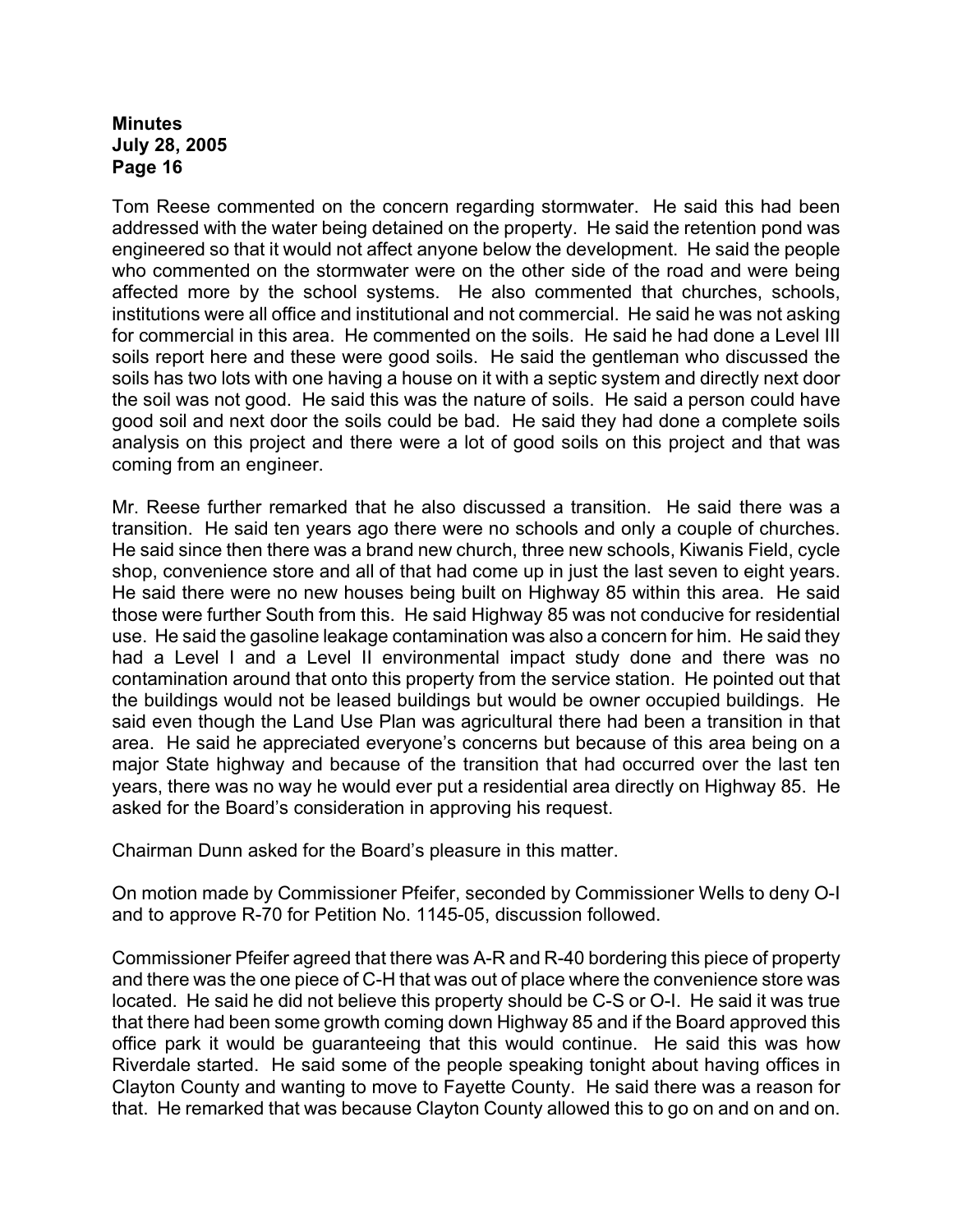He said this area was described as being transitioned and that was only if the Board says it gets transitioned. He said for the Board to turn this request down was for the future character of Fayette County. He said the reason he was recommending the zoning of R-70 was because the lots bordering this property were two acres to six acres. He said R-70 was a two acre minimum which he felt would give a transition from the commercial zoning.

Commissioner Frady said he had a problem with this. He said the citizens did not even want to see an office park and they certainly would not want to see the back of a service station. He said he certainly would not want to live there.

Commissioner Pfeifer said he lived across the street from a school and a service station and a golf course.

Commissioner Frady asked him if he had moved there before or after those businesses came in.

Commissioner Pfeifer replied that he moved there before.

Commissioner Frady said he was not in favor of land using property for something that did not bother anyone now for something that would have to go there in the future.

Commissioner VanLandingham said he disagreed with Commissioner Pfeifer on the basis of conversations he has had with developers. He said he had asked them if they would consider building houses behind a service station on Highway 85 South and he found none who would do it. He said that did not mean one could not sell a house down there but first there would have to be somebody willing to speculate and build a house and they would not do that. He felt it was strange that people would say that they did not want to live behind an office park but houses could be built there and they could be living behind a service station. He said it just did not seem quite fair to approach it from that direction. He said he had not changed his mind since the last time but he sees a little bit clearer the transition that could develop. He said there was development in that area now that just was not thought of ten years ago but it had happened and it had changed that neighborhood. He remarked that he had also grown up next to a school but it did not have a lighted ball field or ball games every night. He said these were things that were happening in that neighborhood now. He commented on the attraction of crime and said an office park would not be nearly as bad as what could be in a neighborhood. He said the Pavilion and Summit Point were places that attracted crime because that was where the money was. He said the businesses that were there were not going to transact cash transactions so there would not be a high crime area built in this neighborhood in an office park. He said he would support this request and he felt it would be a transition and be one of the best things that could happen in that area. He said an office park was a lot better than something that could go in there. He said A-R would allow many things that could be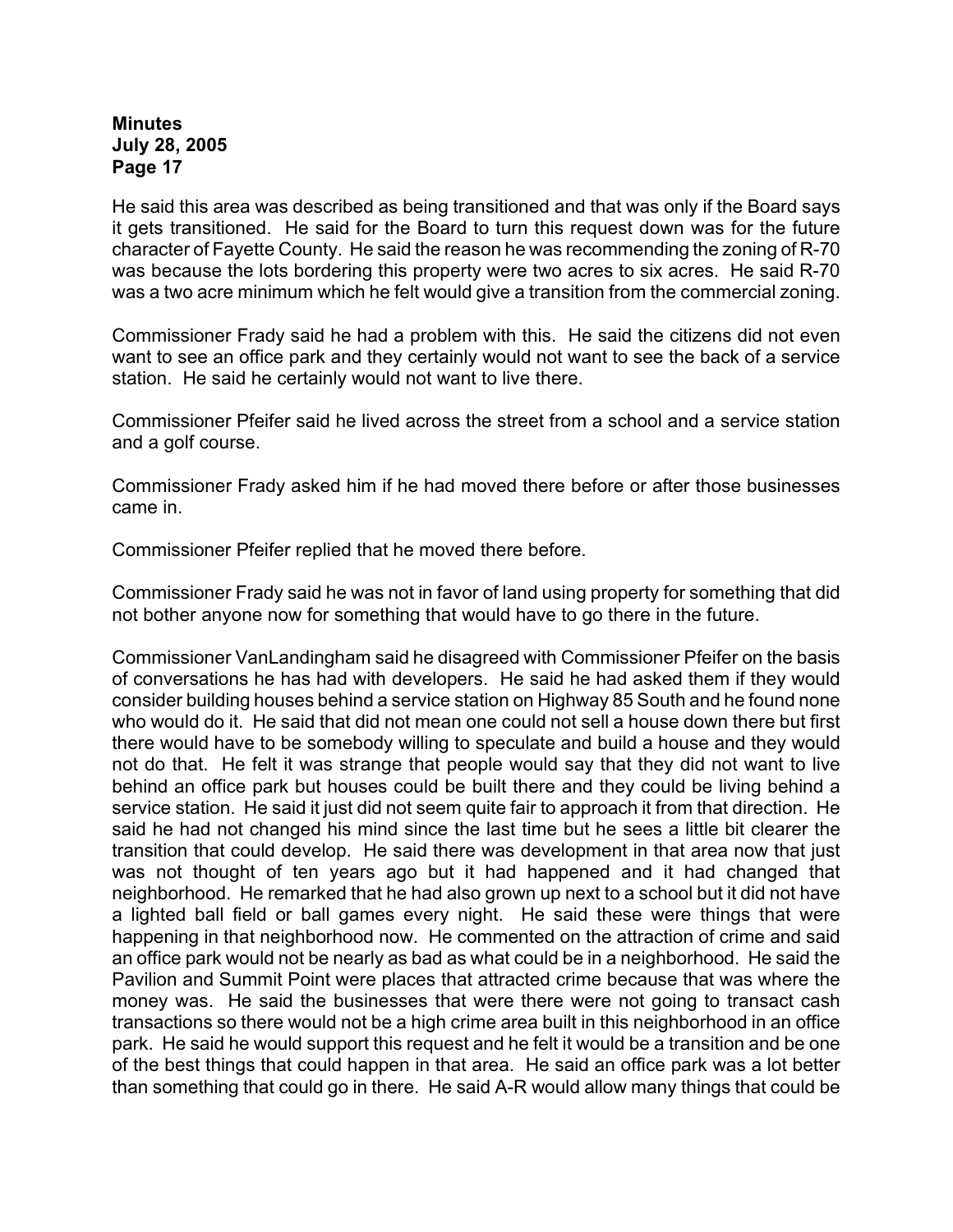built and this was the reason for the transition in that area. He said he felt the O-I would be a transition between the highway and the development that was behind it.

Commissioner Wells asked for clarification from Mr. Reese for the total approximate square footage for the twenty buildings.

Mr. Reese replied that they would probably range from 5,000 to 10,000 to 12,000 square feet per building. He felt it would be an average of 10,000 square feet per building.

Commissioner Wells said this would be 10,000 square feet per building and there were a total of twenty buildings.

Chairman Dunn remarked that the Zoning Department's estimates of traffic were based on each building being 5,000 square feet so their estimates would be substantially higher if the average building was 8,000 square feet.

Mr. Reese said the 8,000 square feet was just an estimate and interjected that it could be 5,000 square feet.

Chairman Dunn said it could be 5,000 square feet but it could be higher.

Commissioner Frady said he was concerned about the traffic situation and questioned if the office park would open their doors after school had started. He said most offices usually opened their doors after children go to school. He said he was trying to determine if there would be a conflict of traffic.

Commissioner Wells said this was really a difficult situation. She pointed out that Mr. Reese was known in the community for building quality buildings. She said she did not want anyone to think that what she was about to say was any reflection upon Mr. Reese's quality of building because it definitely was not. She said her biggest concern was whether or not one goes to the nuisance or the nuisance comes to them. She said the citizens who had already built there and have been living there because of a certain anticipation of a quality of life with a certain density. She said therefore they purchased their homes and moved there and that was something that drew them to the area. She said she would have to weigh very carefully if the Board would be voting to bring a nuisance or something different from what these citizens anticipated to their area once they had already purchased their property and have a certain expectation. She said on the other hand this could be a nice step down area and it could be a way for controlling the growth down Highway 85. She said Mr. Reese made some very important observations in that there has been a lot of development there and something that was not there ten years ago. She said that was called progress. She felt it was incumbent upon this Board to be very careful as to how that progress developed and what it looked like. She said the Board had been very careful in not creating a second Riverdale down Highway 85. She said Mr. Reese's building had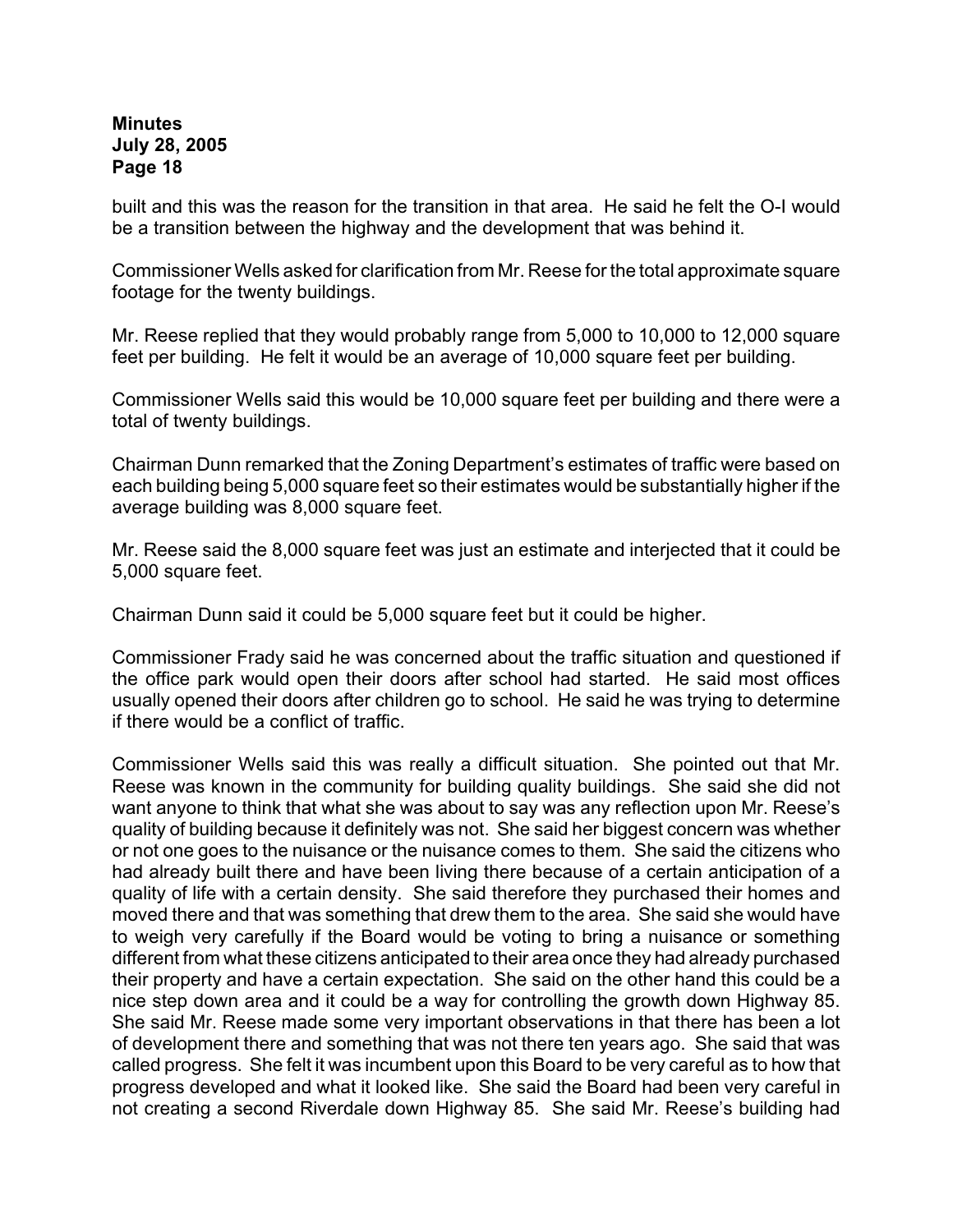always been very high quality and could never be misconstrued for Riverdale, but what happens next would have to be considered. She said if twenty different offices were built here and five to ten years from now some of them were not rented and some of them were rented. She said Mr. Reese had stated that he was going to prohibit such things as an art gallery, college or university, dance studios, school, health club, fitness center, laboratory, medical or dental offices, museum or performing arts theater. She said that was wonderful and commented that Mr. Reese wanted to be a good neighbor. She said if someone purchased this building or another building and some time in the future those constraints could no longer be placed on it or Mr. Reese decided not to build on the property and it was already zoned O-I. She said somebody could then come in and build a school, performing arts theater or something that would have a tremendous impact on the community. She said the Board would have to weigh that very carefully because once this property was zoned O-I it could be developed O-I.

Commissioner Wells further remarked that the most compelling issue that got her attention was the fact that if each of the twenty buildings was 8,000 square feet that would be approximately 160,000 square feet. She said if it was developed as an R-70, an R-40 or even A-R the maximum square footage would probably be 24,000 square feet. She also commented on parking spaces and parking lots. She said according to Mr. Reese's statistics she believed that he said that 60% of it was going to be parking lots or impervious surfaces. She said added to the runoff of the water and the standing water and septic systems and wells in that area, she had a great deal of concern that this was going to have a tremendously negative impact on the people who were already there. She said these people had moved in that area anticipating a certain density and a certain lifestyle and now something wanted to come in that was very much different from that. She said the impact of the impervious surfaces would also be added to that with the possibility of runoff that would affect them and possibly their wells. She said she had a real sense that maybe this was not the right place to put this particular development regardless of how much of a quality development it would be. She said she had very, very serious concerns about the 60% paving of the total area and the runoff that could impact the area and the fact that these people were already there with certain expectations. She said Mr. Reese had said that the water runoff that would be retained was mostly coming from the schools. She felt that could not be guaranteed but she assumed the schools thought they were doing the same thing and there was negative impact. She said obviously all of the water could not be contained. She felt the impact was going to be too intrusive along that area. She pointed out that the surrounding area was zoned R-40 although most of that was not one acre but mostly two acres. She questioned if a step down would be R-70 or R-40 and said it was a hard decision to make. She said she just could not support O-I.

Commissioner VanLandingham said Commissioner Wells had brought up a very important point about bringing a nuisance in or moving next door to a nuisance. He said he wanted to make it perfectly clear that if he felt this would be a nuisance or a deterrent to this neighborhood, he could not vote for it. He said he strongly believed that it would not be and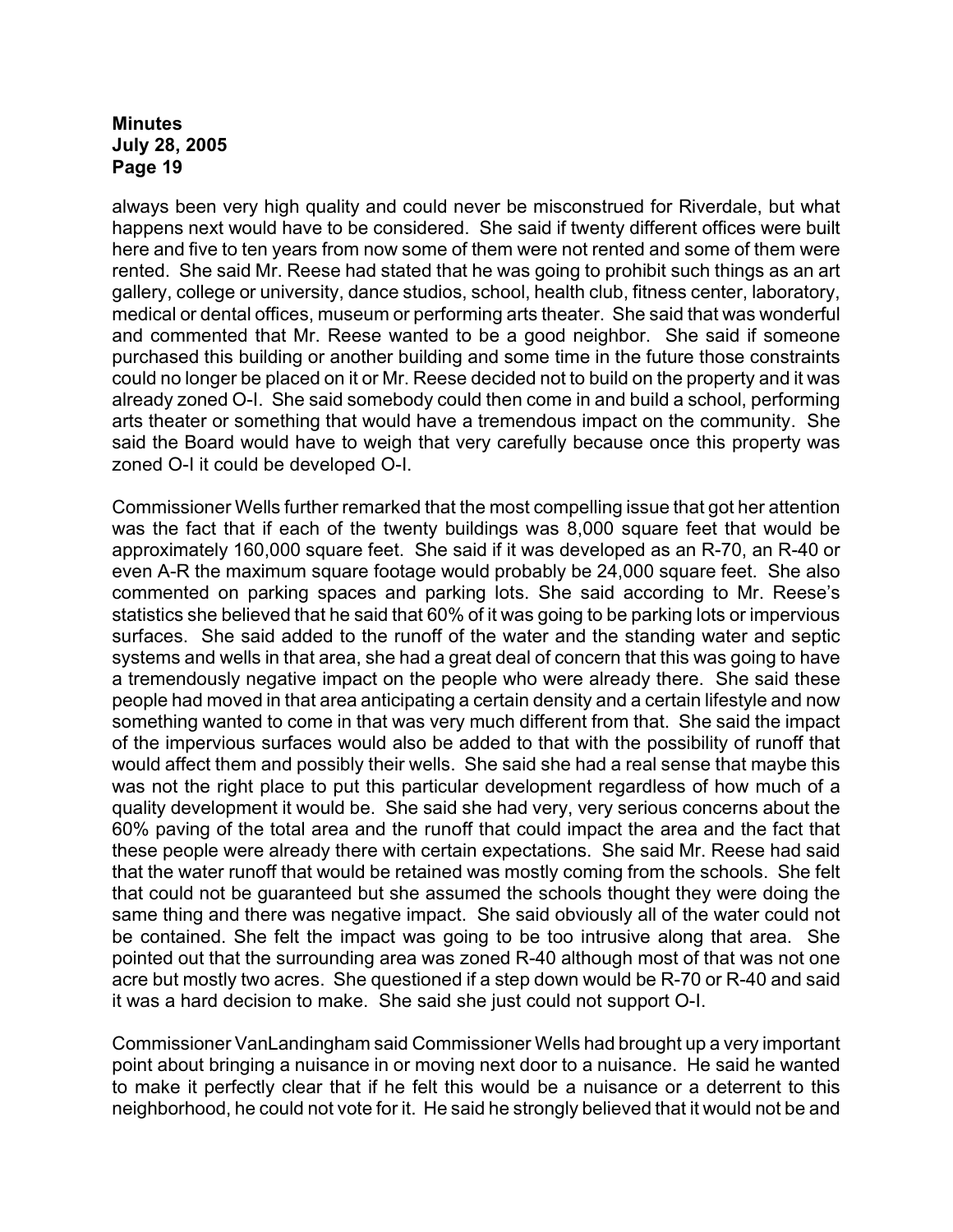that it would be a step down from the commercial from the highway to the existing neighborhood. He said he would not vote for this if he thought it was a nuisance.

Commissioner Wells clarified that nuisance was a legal terminology. She said it meant that something was being brought in that was not a general expectation whenever one moves there. She said this would be a wonderful development and she had no doubt of that, but if a wonderful development was brought into the center of something where it did not belong then it becomes a nuisance for the people who were already living there. She said the term nuisance was not meant to denigrate the development per se just the location of the particular development.

Commissioner Pfeifer said he did not know Mr. Reese but he knew a lot of people who did and they speak very highly of him. He said nothing he has said should be a reflection of Mr. Reese and the job that he does. He said he understands that his development was first class. He clarified that when he said this was about the future of Fayette County he was talking about what Commissioner Wells spoke about. He said once the Board awarded a zoning, all legal control was lost over what would go there. He said somebody could promise the Board all day long about what they would allow there and what they would not but if it was allowed by the approved zoning and they want to proceed in doing it then they could. He said there was a situation right now in the northern part of this county where land was zoned commercial to allow the use of a home for children. He said the land was now zoned commercial and he read in the newspaper today that they were considering selling that property for half a million dollars to a commercial operation. He said there would be nothing that the county could do about it. He said this Board would have to be quite careful about what was allowed because no one knows what could happen in the future.

Commissioner Frady said he agreed with Commissioner Pfeifer that no one would know what could happen in the future. He remarked that Mr. Reese had mentioned deed covenants in there and these individuals would not be allowed certain things. He said he could not imagine anyone in this room who would want to purchase a home behind the service station. He said this was inconceivable to him. He said he would like to have the remarks that he made at the December 9, 2004 Board of Commissioners' meeting be made a part of these minutes. A copy of the minutes for the December 9, 2004 Board of Commissioners' meeting regarding Petition No. 1133-04, identified as "Attachment No. 5", follow these minutes and are made an official part hereof.

Chairman Dunn remarked that six months ago the Board had a 3-2 vote for denial of this request. He said it was a difficult decision for the Board then and it was difficult for several of the Board members now. He said he knows Mr. Reese and also is familiar with his work. He said the county was fortunate for this area of the county to have two of the best developers in the region wanting to develop there. He said no one would know what would go in anywhere in the future in the county if the Board did not adhere to the long term comprehensive planning. He said when this land was purchased it was A-R and it was land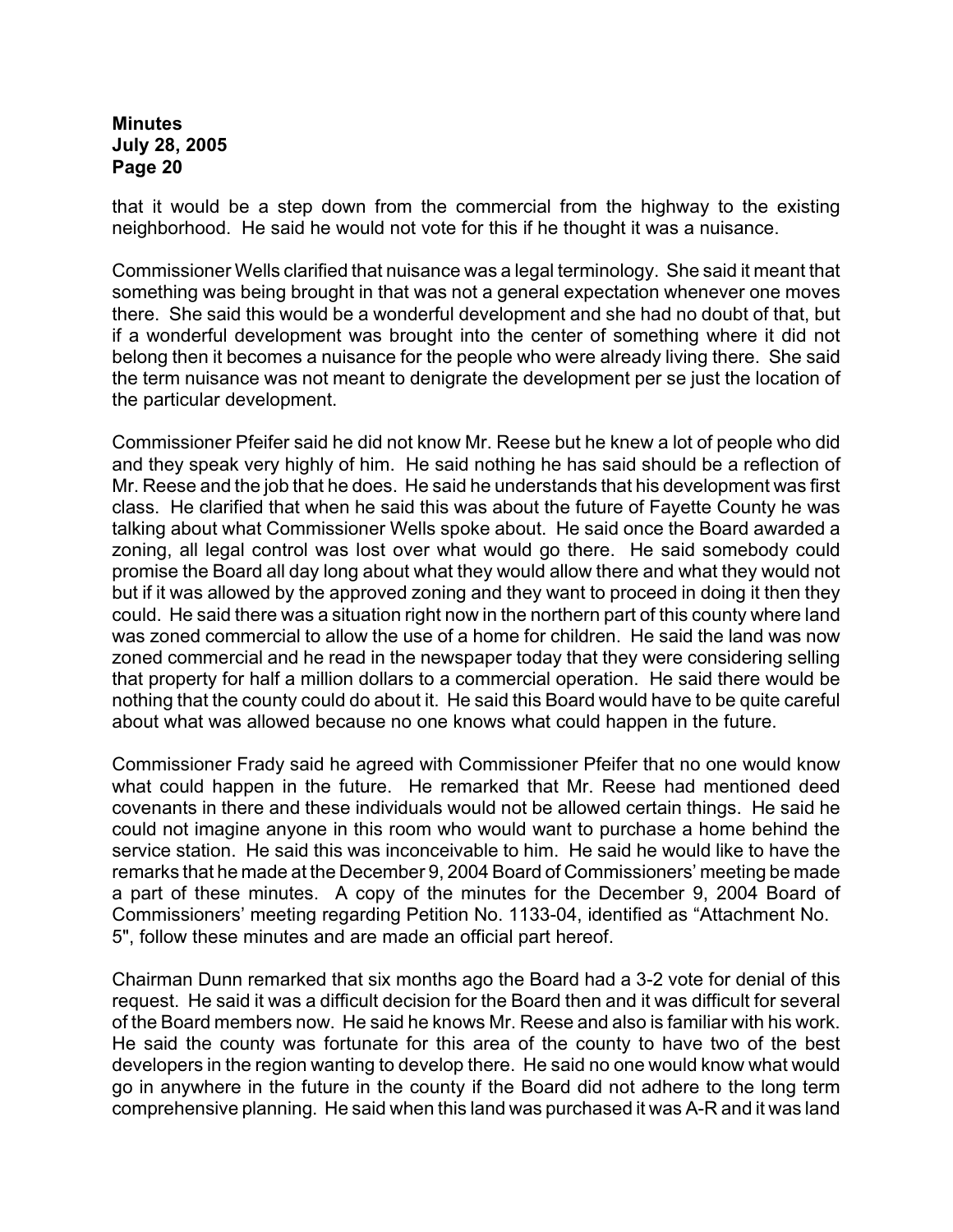used for future development as residential and a little more dense than A-R. He said the Board had approved all of those plans, helped develop them and helped update them on an annual basis. He said this Board had a reputation in most cases adhering to long term planning. He said that was the thing that distinguished this county from almost every other county in the metro area of Atlanta. He said that was why the quality of life was maintained here as well as it was. He said when there was a compelling reason to change zoning or land use, this Board had to be aware of that and should take that into consideration. He said at this point in time in the development of this County he did not find a compelling reason to change the Land Use Plan. He said he felt residential was still appropriate in that area and many people who lived there now wanted to stay there.

Chairman Dunn said the other question was what was appropriate on this property. He said A-R was a minimum five acre lot and a zoning category that a lot of people would use to put in an executive home. He said this particular piece happened to fall between an area zoned R-40 and a piece of commercial property and he felt like the current zoning was probably not the best zoning. He felt it would be difficult to have someone put in an executive property there because of the closeness to commercial and land zoned for one acre homes. He questioned if O-I was the right step down from commercial. He said he found no reason to change the Land Use Plan tonight. He felt residential was still appropriate there. He commented that people certainly buy homes near schools. He said every single school in this area that had been built had ended up with developments being built near by. He said he did not feel that churches or schools in that area would stop residential development from coming in. He said the gas station had been there for many years and predated the planning. He said as this County was developed it was not envisioned for the Highway 85 South corridor to be like Riverdale and it also did not anticipate offices and commercial from Fayetteville all the way to Senoia. He said that was never what this County nor the people of this County envisioned as the future here. He said the plan here was to have less density as one leaves the cities and goes to residential. He said residential could be one acre lots, two acre lots, three acre lots, or five acre lots with nothing less than one acre. He said the citizens of the County did know what they wanted for this area and it was in the planning. He said he would need a lot more information to convince him that the long term planning needed to be changed and therefore begin changing the whole nature of the Southside of Fayette County. He said this Board for many years had tried to maintain all of the different ways of life in this County. He said there was a way of life in the McBride Road area that was envied by many people in the metro area of Atlanta. He said there was no intent to burden that area with too much commercial or O-I. He said the planning that had been over the years was very specific about where commercial was allowed to be. He said under certain circumstances it allowed O-I but did not dictate it. He said he could not support O-I for this property either. He said he saw nothing different from the concept that he voted on six months ago except two less buildings. He said the question was if he would support R-70.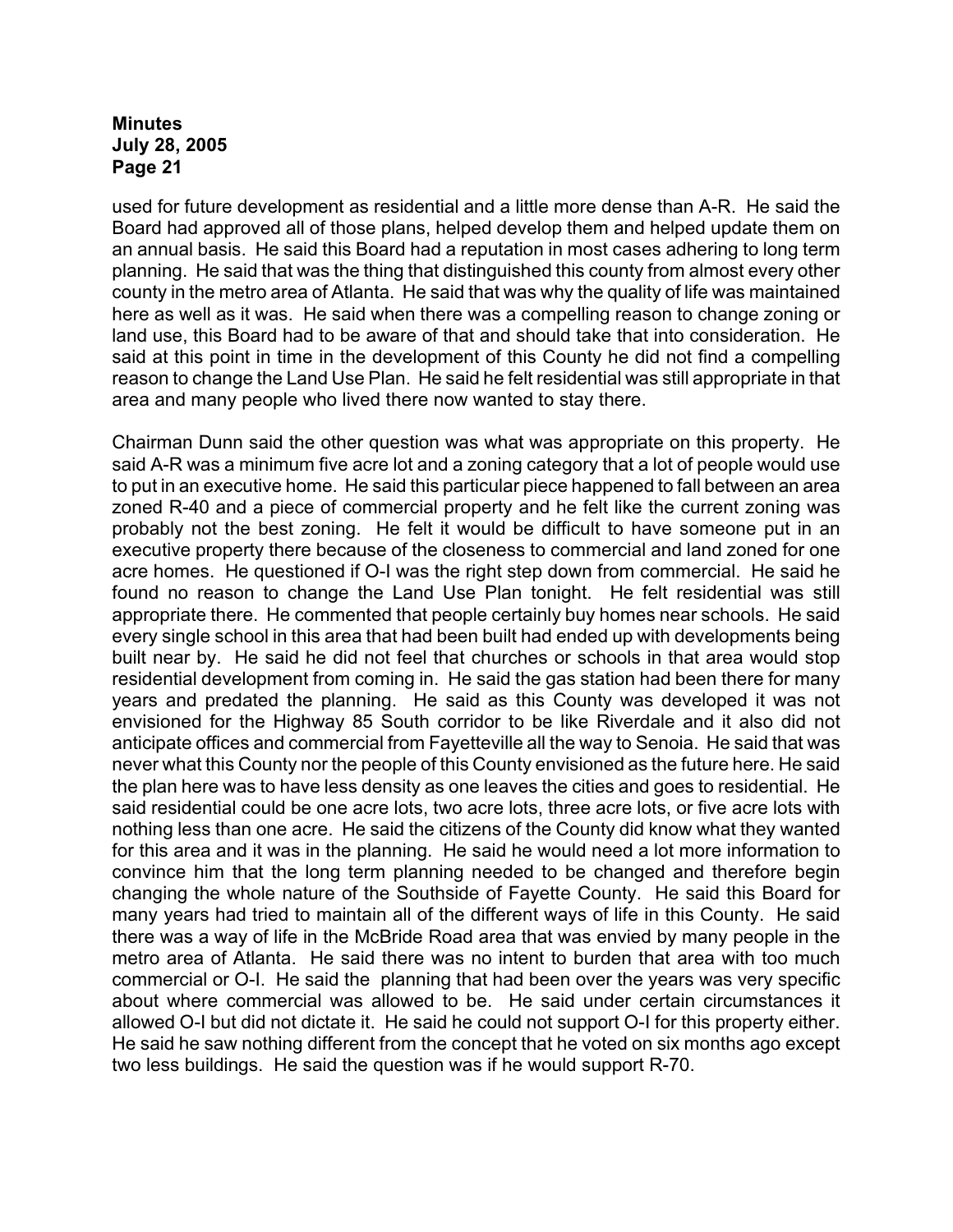Commissioner VanLandingham remarked that people did build homes near schools and churches. He said there was a large O-I complex built right next door to Spring Hill Elementary.

Chairman Dunn said he was not challenging the fact that O-I could be built near a school but the conjecture here was that if there were schools, nobody wanted to build houses next to them. He said he disagreed with that.

Commissioner Frady commented that if it was zoned R-70 the citizens would be gaining a two acre lot and 1,500 square foot homes as opposed to A-R which was five acres and a 1,200 square foot house minimum.

Commissioner Wells said a decision had to be made and pointed out that this could not stay A-R because it really was not appropriate for that area.

Chairman Dunn called the question for the vote.

The motion carried 3-2 with Commissioner VanLandingham and Commissioner Frady voting in opposition. A copy of the Ordinance and Resolution approving Petition No. 1145- 05 as R-70 zoning, identified as "Attachment No. 6", follow these minutes and are made an official part hereof.

## **PETITION NO. 1146-05:**

Zoning Administrator Aaron Wheeler read Petition No. 1146-05, Nancy Y. Morris, Owner, and Robert L. Outlaw, Agent, request to rezone 5.18 acres from A-R to R-75 to develop two (2) single-family dwelling lots. He said this property was located in Land Lot 31 of the 5th District and fronts on Harp Road. He said the Planning Commission recommended approval subject to one recommended condition (5-0) and Staff recommended approval with one recommended condition.

Robert Outlaw said he was the agent for Nancy Morris and was requesting a rezoning from A-R to R-75 for a five acre tract that they would like to divide into two single dwellings. He said this meets the County's Land Use Plan. He said this was family owned land with two sisters moving back to Fayette County. He said they had read Staff's recommendations and did agree with the recommended condition. He asked for the Board's consideration in approving this request.

Chairman Dunn asked if anyone wished to speak in favor of this petition. Hearing none, he asked if anyone wished to speak in opposition to this request. Hearing none, he asked for the Board's pleasure in this matter.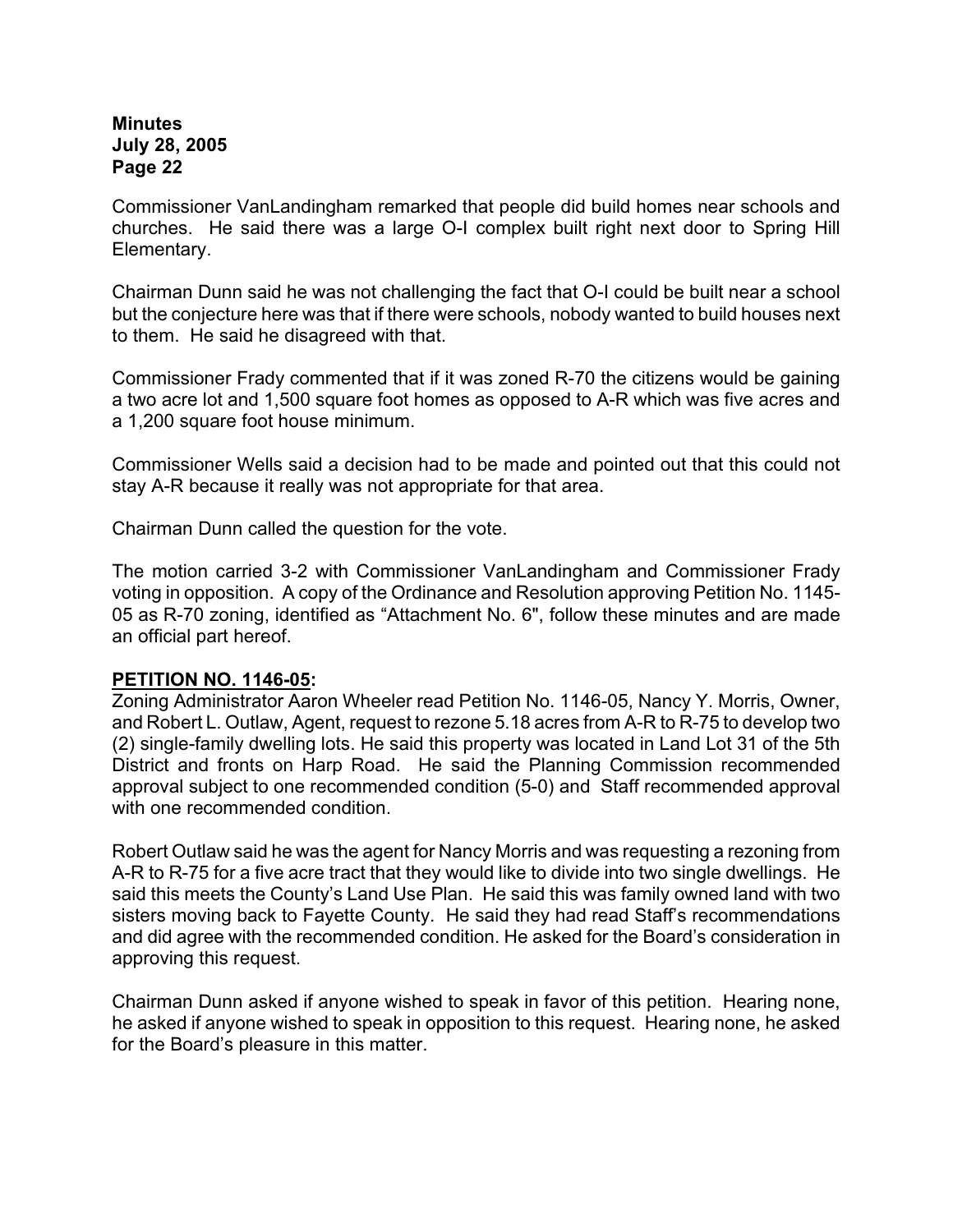On motion made by Commissioner VanLandingham, seconded by Commissioner Frady to approve Petition No. 1146-05 with one recommended condition, discussion followed.

Commissioner Wells said she had a problem with this rezoning request. She remarked that all of the surrounding area once a person passed over Harp Road in this area was A-R zoning. She expressed concern with approving an R-75 and felt it would just cause a domino effect down the rest of the A-R portion. She said she liked to use Harp Road as the demarcation before continuing down the A-R. She felt this was a "donut" in the middle of the A-R zoning. She said she had a problem with spot zoning even though she understood that this was in keeping with the Land Use Plan it was not zoned for that. She said she was not sure that this was in keeping with her intent of what was moving forward in that area. She said this was nothing against the family but she just did not want to start the domino effect down that part of the county. She said she realized that there was some R-45 zoning in that area and along side of it but that was not encroaching in this area. She said there was a line of demarcation for that area that she liked. She felt if this request was approved, then the remainder of the properties would start falling in place and pretty soon the entire section would be R-45, R-40 and R-75. She said she was not sure if that was the right thing to do.

Commissioner Pfeifer said he was leaning toward supporting this until he heard Commissioner Wells' comments on the subject. He said he agreed with Commissioner Wells on this request.

Commissioner Frady said he was in support of this request. He said the Land Use Plan had already been changed once tonight.

Chairman Dunn and Commissioner VanLandingham interjected that the Board was not changing the Land Use Plan.

Commissioner Frady said he would support this and pointed out that it was all residential.

Chairman Dunn said he did not see anywhere tonight where the Board had changed the Land Use Plan. He said if the Board approved this request, it would not change the Plan at all.

Commissioner VanLandingham agreed.

Chairman Dunn said he had difficulty with this rezoning request. He said there was an A-R lot, an R-20 lot, the subject property, A-R property, then a subdivision consisting of 300 houses and across the road there were one acre lots. He said he could not support this if it did not comply with the Land Use Plan but since it did comply with the Plan and there were already so many smaller lots in this area. He said he could support this request.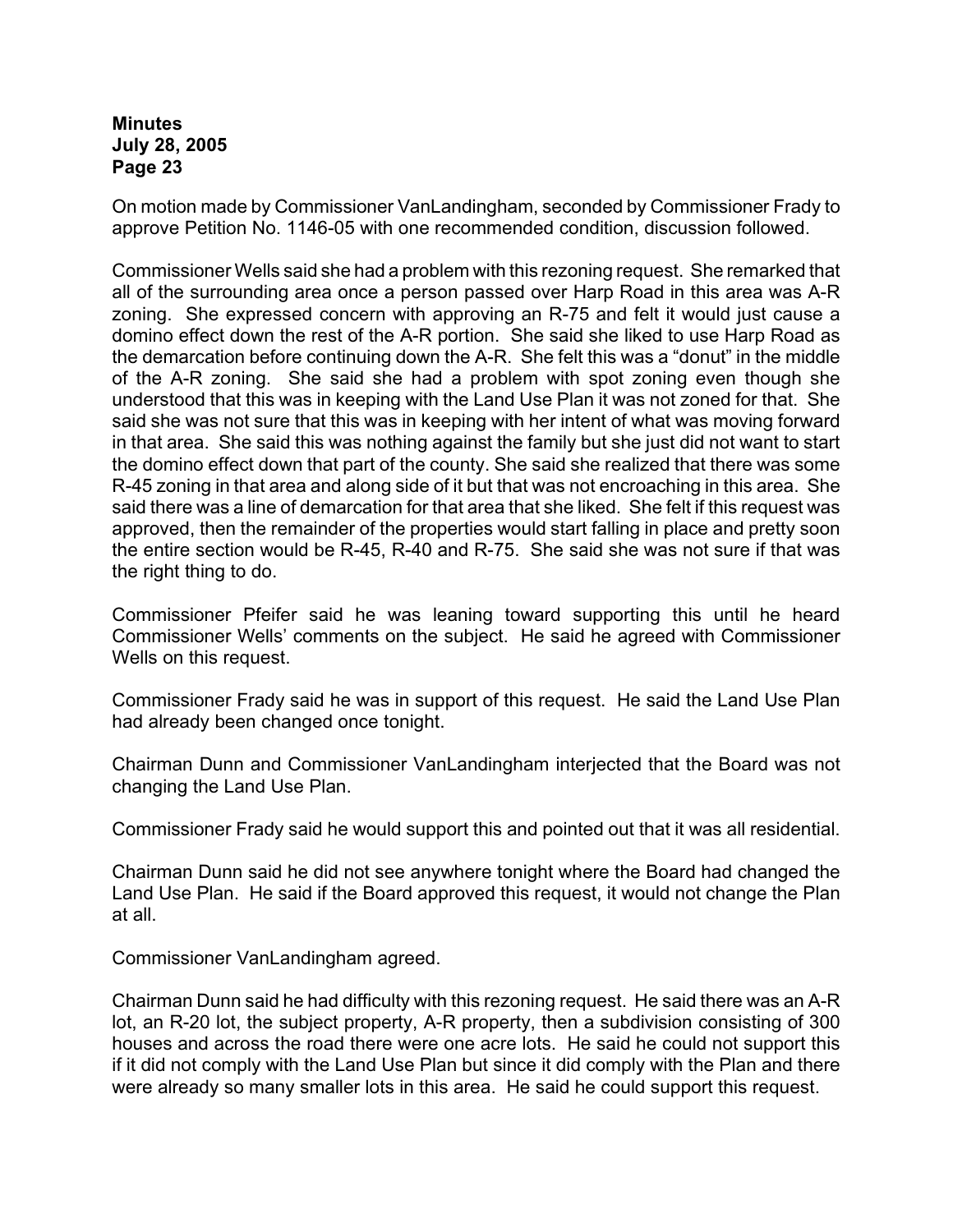The motion carried 3-2 with Commissioner Pfeifer and Commissioner Wells voting in opposition. A copy of the recommended condition, Staff's Analysis and Investigation, identified as "Attachment No. 7", follow these minutes and are made an official part hereof. A copy of the Ordinance and Resolution granting Petition No. 1146-05, identified as "Attachment No. 8", follow these minutes and are made an official part hereof.

## **ORDINANCE NO. 2005-17 - ADOPTION OF PROPOSED AMENDMENTS TO THE FAYETTE COUNTY ZONING ORDINANCE REGARDING ARTICLE VII. CONDITIONAL USES, EXCEPTIONS, AND MODIFICATIONS, B. CONDITIONAL USES ALLOWED, 14. DEVELOPED RESIDENTIAL RECREATIONAL/AMENITY AREAS:**

Zoning Administrator Aaron Wheeler remarked that this was the consideration of proposed Amendments to the Fayette County Zoning Ordinance regarding Article VII. Conditional Uses, Exceptions, and Modifications, B. Conditional Uses Allowed, 14. Developed Residential Recreational/Amenity Areas. He said the Planning Commission recommended approval (5-0).

Chairman Dunn asked if anyone wished to speak in favor or in opposition to this change to the county's regulations. Hearing none, he asked for the Board's pleasure in this matter.

On motion made by Commissioner Wells, seconded by Commissioner Pfeifer to adopt Amendments to the Fayette County Zoning Ordinance regarding Article VII. Conditional Uses, Exceptions, and Modifications, B. Conditional Uses Allowed, 14. Developed Residential Recreational/Amenity Areas, discussion followed.

Chairman Dunn asked what the reason was to change activity and lighting from 10:30 p.m. to 10:00 p.m.

Mr. Wheeler remarked this would make it in compliance with the new noise ordinance that was recently adopted.

The motion carried 5-0. A copy of Ordinance No. 2005-17, identified as "Attachment No. 9", follows these minutes and is made an official part hereof.

## **E. CONSIDERATION OF PROPOSED AMENDMENTS TO THE FAYETTE COUNTY ZONING ORDINANCE REGARDING ARTICLE VI. DISTRICT USE REQUIREMENTS, SECTION 6-2. EST ESTATE RESIDENTIAL DISTRICT:**

Zoning Administrator Aaron Wheeler remarked that the Planning Commission recommended approval (4-1).

Acting Director of Planning and Zoning Pete Frisina remarked that recently there had been a lot of A-R subdivisions in the lower part of the county which was land used for agricultural residential. He said it had come to staff's attention that there were a lot of uses in A-R that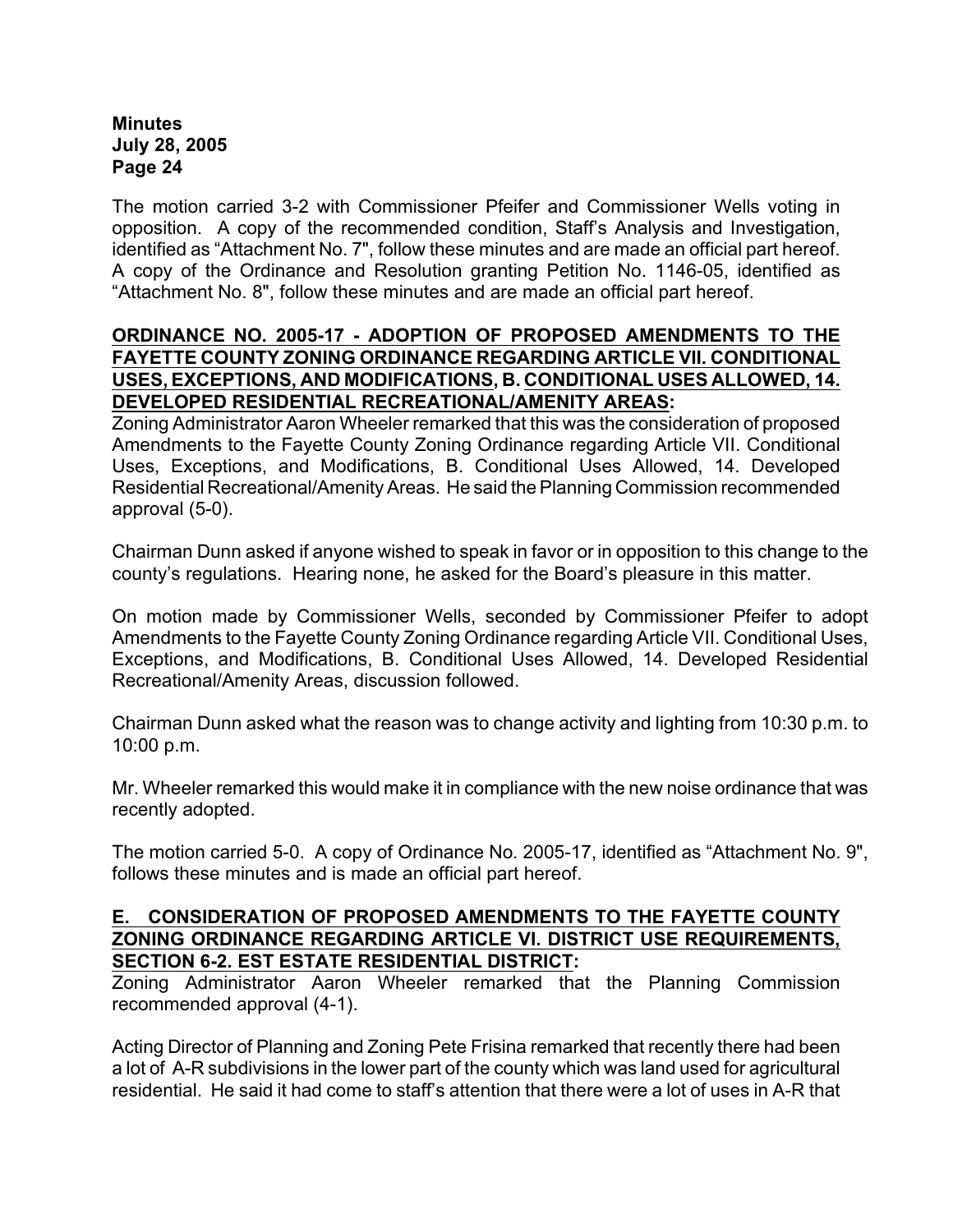they did not feel were conducive to subdivision development such as livestock, commercial greenhouses, barns, conditional uses, kennels and this sort of thing. He said staff was trying to come up with a solution to developing the A-R property in a manner other than using agricultural residential zoning. He said there was an existing Estate Residential zone that was almost identical to A-R that required five acre minimums, setbacks wee the same, house size was 4,000 square feet and the lot width was 200 instead of 250. He said unfortunately that was not enough incentive to get people to go through the rezoning process to go from A-R to Estate Residential to develop a subdivision. He said it was much easier to stay with A-R, not have to rezone, not have to waste two months, then go straight to the final plat and the subdivision was developed.

Mr. Frisina further stated that he was proposing was to redo the Estate Residential zone totally to give people an incentive to go through the rezoning process. He said he had patterned it after the C-S zoning district. He said the applicant would still have to go through a yield plan process to determine how many five acre tracts could legally be put on the property. He said at that point the number of lots that would be allowed on the property would be established. He said those would then be reduced by 50% to 2.5 acres. He said it was the same percentage developed and undeveloped. He said it was 60% developed and 40% undeveloped. He added that all of the subdivisions that the county has had with C-S come in slightly higher than 40% open space. He said when some of the constraints of the site were taken into consideration it was never a one to one yield. He said the same benefits would apply with this one as with the other one. He said there would be less roads, less waterlines, less infrastructure for the developer to put in and less for the county to maintain in the future. He said there would be less land disturbance which would result in less impervious surfaces which results in less storm water to deal with. He said it was basically the same concept but in the A-R area.

Chairman Dunn asked if anyone wished to comment on this proposed change to the regulation.

Rod Wright said he was a citizen and a subdivider. He said he had built numerous five acre subdivisions and he hoped the Board would support this. He said this would be good for his business but also good for the county and its citizens.

Randy Boyd, 325 South Lee Street, Fayetteville said he wanted to comment from a designer's standpoint. He said he had done the work on the project that Jeff Ellis had presented tonight. He said this type of zoning would give someone the opportunity to not have to utilize all of the property when there were environmentally sensitive areas. He said this would give someone the opportunity to avoid the flood plains, wetlands and the open space areas provided and just gives an engineer an opportunity to come up with a better design. He said it also doubles the Governor's green space area that was lifted five years ago and had been amended since then. He asked for the Board's consideration for approval of this ordinance.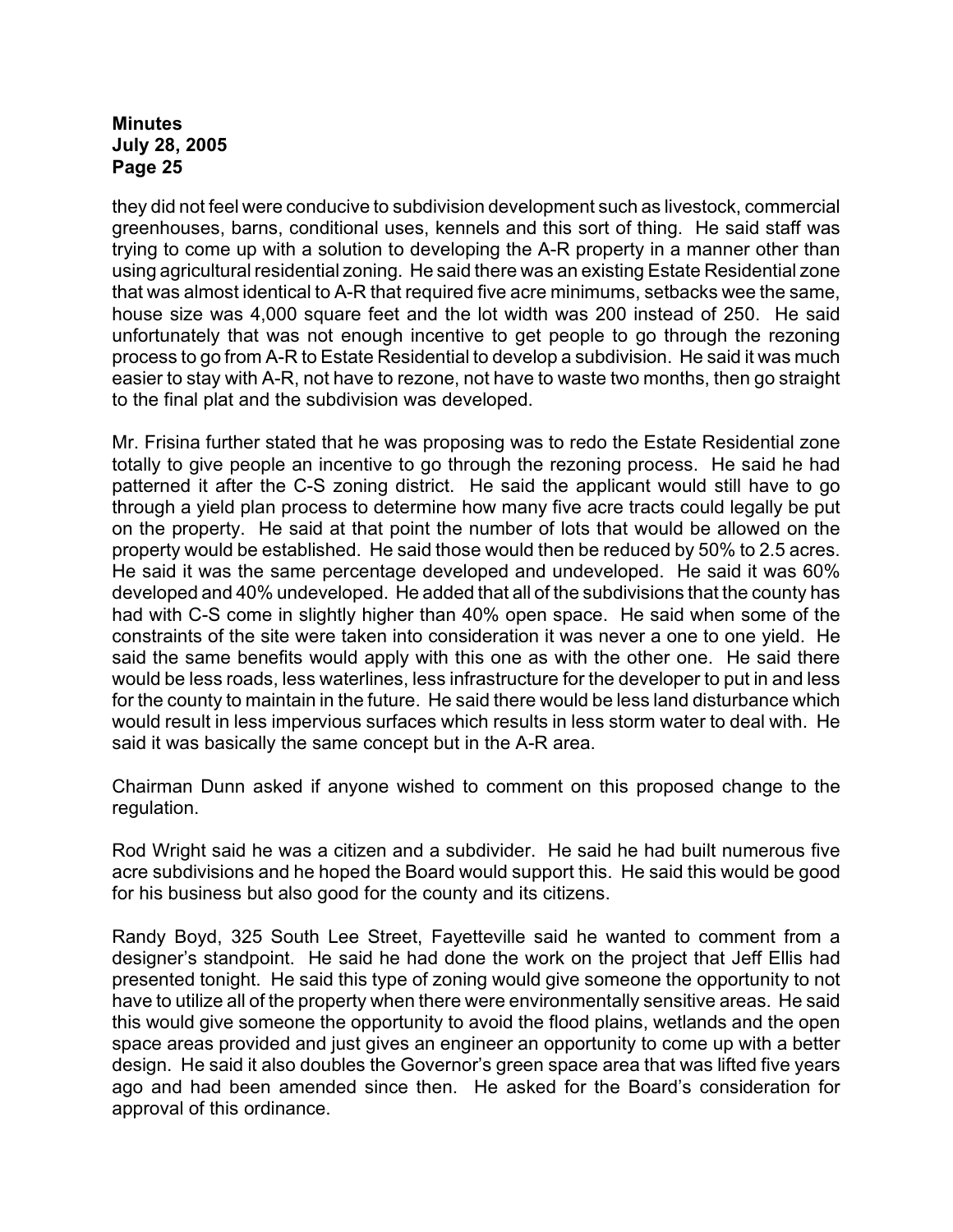Jeff Ellis said this ordinance was just good common sense and would put everyone on the same page. He said this was a good thing for everybody concerned and if the citizens understood how good this concept was he did not feel that they would be opposed. He asked for the Board's consideration in approving this ordinance.

Chairman Dunn asked if anyone else wished to speak.

Commissioner Pfeifer requested that items E. and F. be tabled to the August 11, 2005 Board of Commissioners' meeting. He said he generally supported this type of thing. He said the current C-S zoning needed some review. He said there were some objections brought to him late in the process that he did not have a chance to find out precisely what their objection was. He said he needed clarification.

Mr. Frisina asked if the objection was to this zoning or to the C-S.

Commissioner Pfeifer replied it was to this zoning. He asked if this was tabled to the next Commission meeting would it be a public hearing.

Attorney McNally replied the Board had now held the public hearing and if it wanted to table the vote it could do so provided the vote was taken at an open and public meeting.

Chairman Dunn interjected that the Board had a policy if a Commissioner wanted to table an item it would be automatic.

Attorney McNally said the Board could table this item to an agenda for a vote to be taken.

Chairman Dunn said one problem right now was if someone purchased lots in five acre subdivisions and they did not rezone it to C-S, one person could have a beautiful estate and the next person could have hogs. He said the Board was in favor of people who wanted to have five acre estates, people who wanted to purchase a large tract of land to develop a nice upscale subdivision of five acre lots, and if people in the county wanted to continue to purchase five acre lots and have animals that would be alright too. He said the Board was not excluding people from having some livestock on a five acre lot.

Mr. Frisina said staff was trying to get away from this in the residential subdivision setting.

Chairman Dunn said this would just pertain to subdivisions and the Board was not trying to amend the normal A-R rules.

Mr. Frisina said this was a category that currently existed. He said staff was basically taking the existing Estate zoning and amending to follow the same pattern as C-S.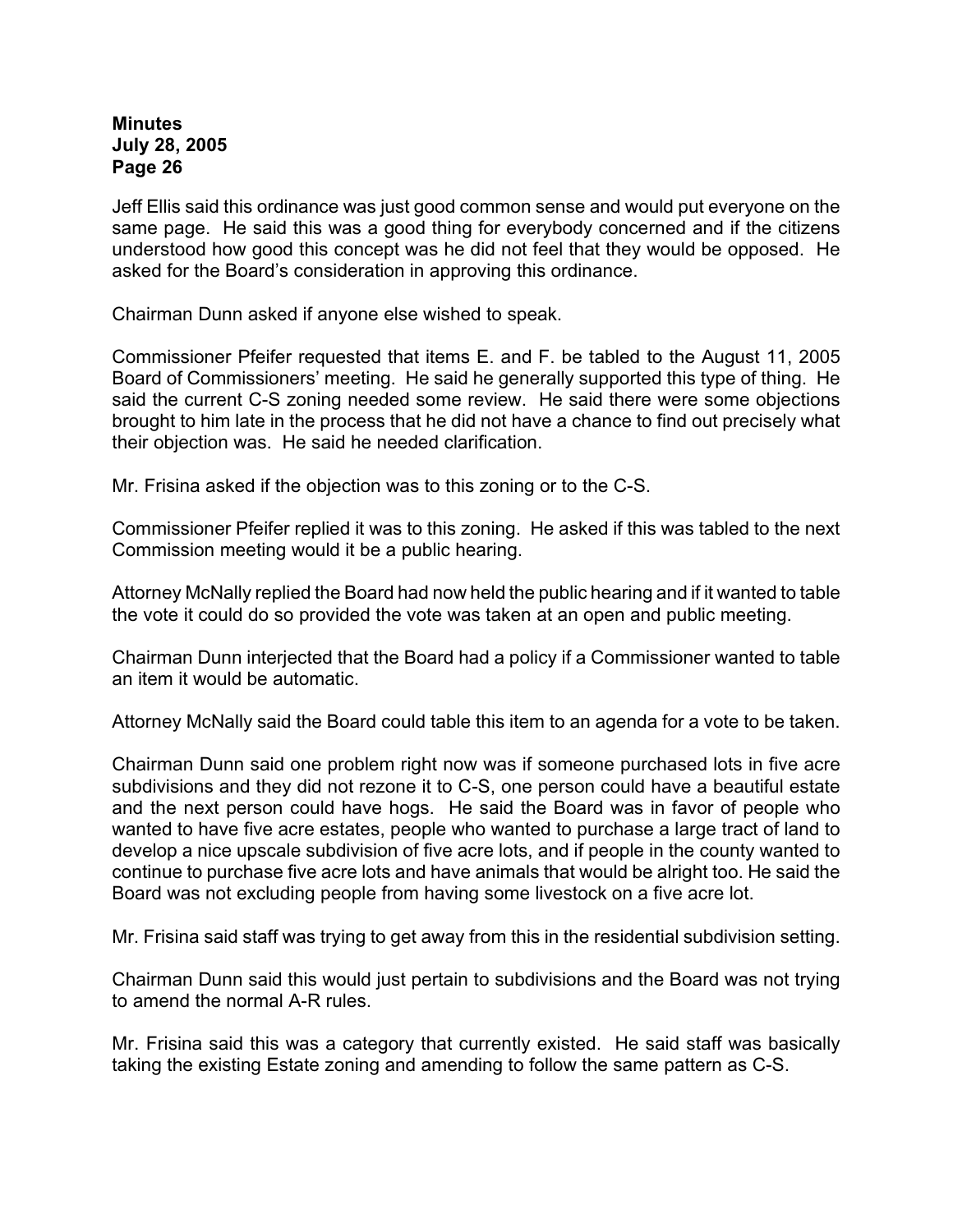Chairman Dunn said when this happens there would be lots smaller than five acres in C-S. He asked what the minimum size would be.

Mr. Frisina replied 2.5 acres.

Chairman Dunn remarked that the density would remain the same as if they were all five acres and a lot more green space would be saved for the county.

Mr. Frisina said he had distributed a concept of a subdivision that was being proposed if this zoning was approved. He said due to constraints they would actually be conserving approximately 51% of the site in green space.

## **F. CONSIDERATION OF PROPOSED AMENDMENTS TO THE FAYETTE COUNTY COMPREHENSIVE PLAN TEXT AND MAP REGARDING LAND USE ELEMENT, AGRICULTURAL RESIDENTIAL AND THE LAND USE PLAN MAP LEGEND AGRICULTURAL-RESIDENTIAL (1 UNIT/5 ACRES). THE PLANNING COMMISSION RECOMMENDED APPROVAL (5-0).**

It was Commissioner Pfeifer's recommendation to table items E. and F. to the August 11, 2005 Board of Commissioners' meeting.

**CONSENT AGENDA:** On motion made by Commissioner Wells, seconded by Commissioner VanLandingham to approve the consent agenda as presented. The motion carried 5-0.

**ELECTIONS - CITY OF FAYETTEVILLE:** Approval of request from the City of Fayetteville for the Fayette County Board of Elections to conduct the City's election scheduled for November 8, 2005 as in prior years with the City agreeing to be responsible for all costs associated with the election. A copy of the request, identified as "Attachment No. 10", follows these minutes and is made an official part hereof.

**MALLETT CONSULTING, INC. - PROJECT MANAGEMENT SERVICES FOR PHASE I OF TRANSPORTATION PROJECTS:** Approval to retain Mallett Consulting, Inc. to provide Project Management Services for Phase I of transportation projects funded by Fayette County Special Purpose Local Sales Tax. A copy of the Agreement, identified as "Attachment No. 11", follows these minutes and is made an official part hereof.

**TAX ABATEMENT:** Approval of a tax abatement request as recommended**.** A copy of the tax abatement request, identified as "Attachment No. 12", follows these minutes and is made an official part hereof.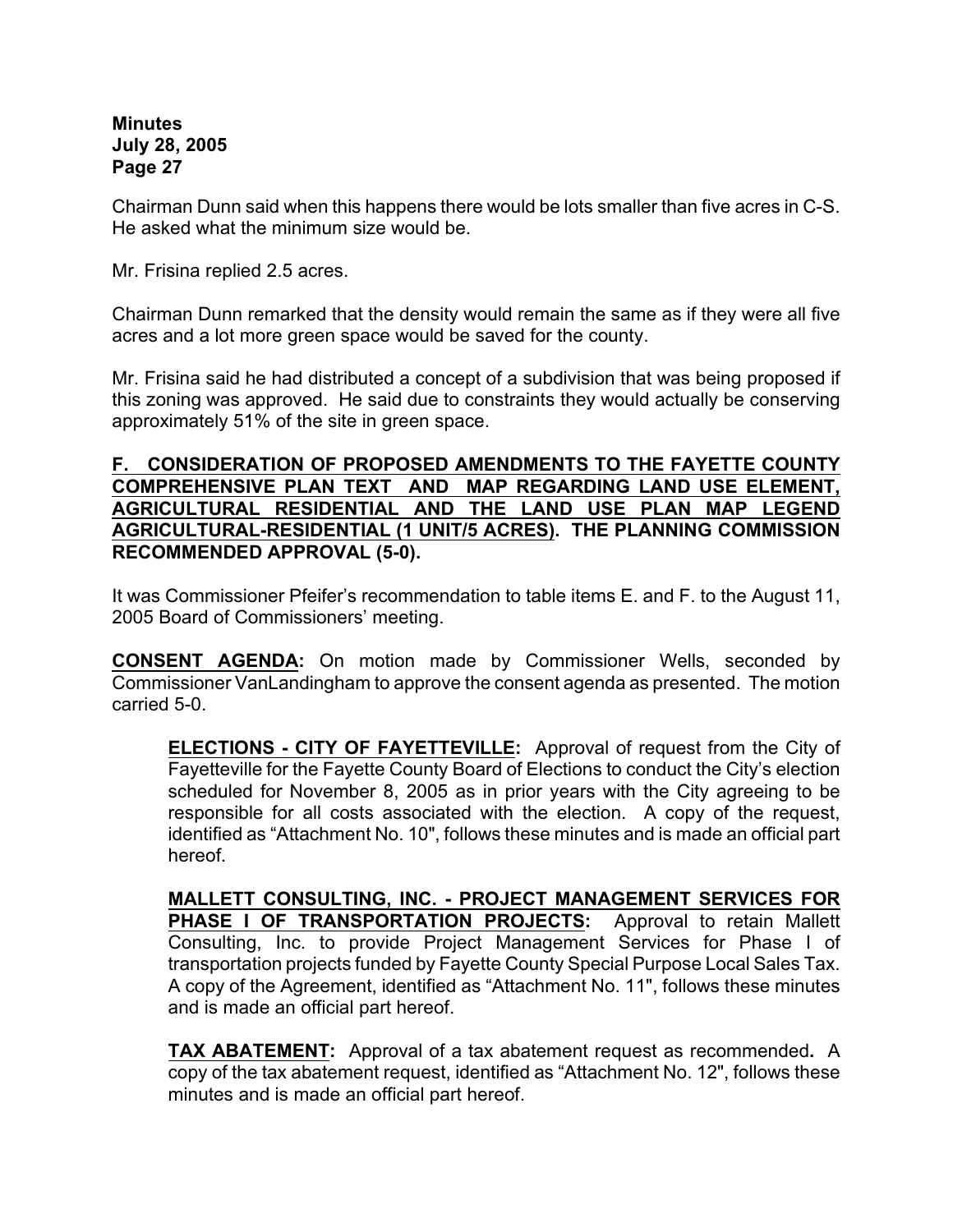> **MINUTES:** Approval of minutes for Board of Commissioners meetings held on July 6, 2005 and July 14, 2005.

## **PUBLIC COMMENT:**

Members of the public are allowed up to five minutes each to address the Board on issues of concern other than those items which are on this evening's agenda.

**Brenda Evans:** Brenda Evans, 195 Shamrock Drive, Fayetteville asked the Board to reconsider the time period that a person or developer must wait before reapplying for a rezoning request be changed from six months to one year.

## **STAFF REPORTS:**

**PAY FOR PERFORMANCE ELEMENT:** County Administrator Chris Venice remarked that the Pay for Performance Element was part of a new Employee Appraisal System adopted by the Board on July 14<sup>th</sup>. She said this Element would allow the Board to determine the amount of money to be dedicated to performance pay each year. She said the Board had included money in the fiscal year '06 budget for merit pay under the previous evaluation system. She said it was staff's proposal for this transition year to utilize this money already in the budget identified for merit pay less 10% for this new program. She asked for the Board's consideration in approving staff's proposal.

Chairman Dunn asked how much money would that save the taxpayers if the Board approved it now instead of waiting.

Ms. Venice replied it would save approximately \$56,000.

Commissioner Frady said he had a problem with this. He said the county had changed from giving merit increases which had gone on for approximately twelve years at 5% across the board which, quite frankly, he had tried to stop for many years. He said the County was not giving a C.O.L.A. at that time. He said the County stopped giving the 5% merit increase last year and started giving C.O.L.A.'s. He said he had a problem in giving out \$546,000 of taxpayers' dollars which was what this amounted to. He said previously all the employees received from the 5% merit increase which would amount to approximately \$1.4 million. He said the C.O.L.A. amounted to \$858,000 now on the payroll and for the County to give another \$500,000 would mean it was raised to \$1.3 million. He said he could not see any benefit to the taxpayers by doing this. He said he could support \$80,000 to \$100,000 that would give the top people in a division a bonus for doing something that was super extraordinary in their job. He said he was in favor of giving employees an incentive to work and he felt this should be up to the department heads. He said he could not support putting that much money into an incentive program that the County just stopped because it was too high. He said if the County gives a C.O.L.A. and the incentive as well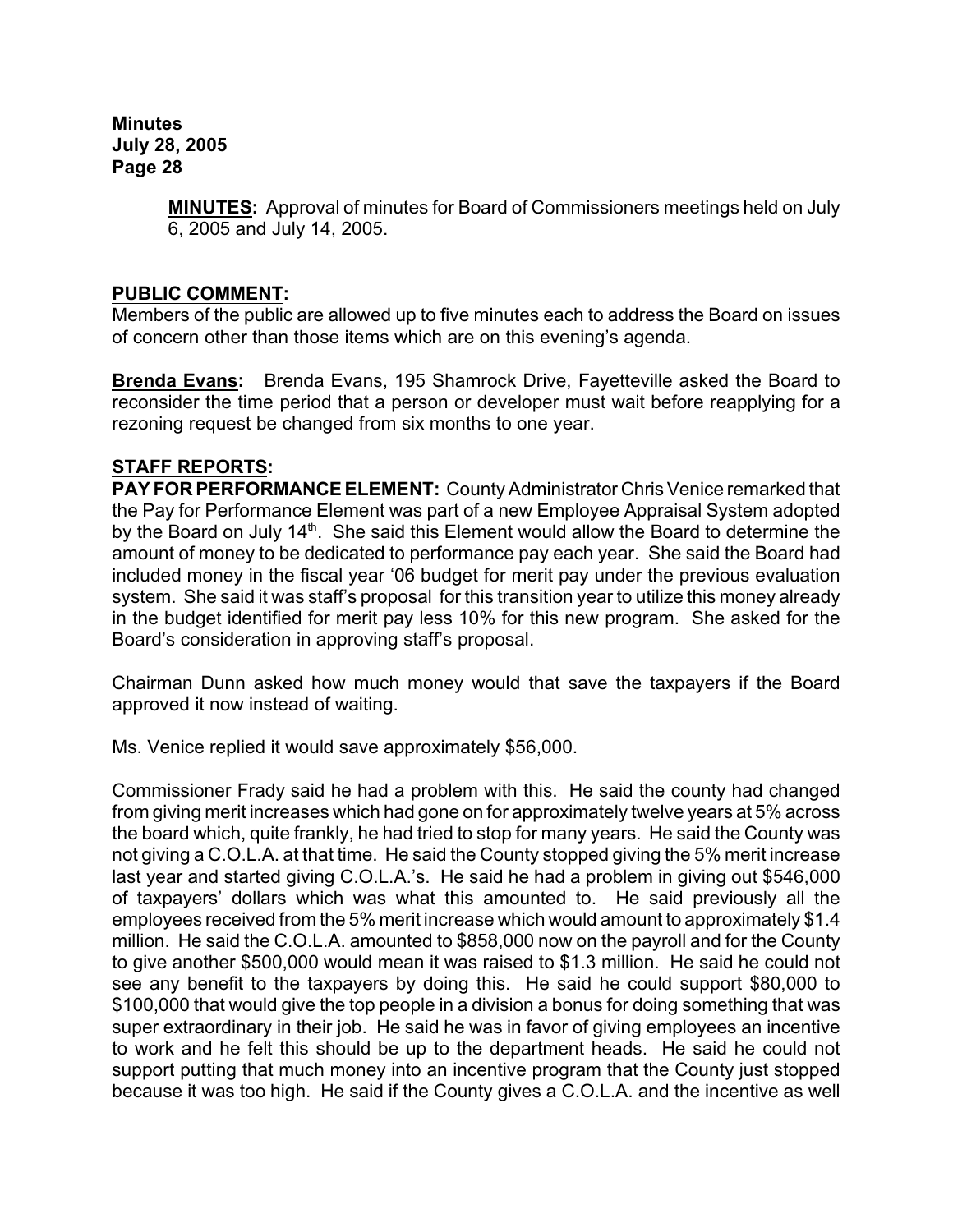they would both amount to almost the same thing the County gave as 5%. He said the County currently had 700 employees and the payroll was \$26 million and that came to \$37,182 per employee. He said he would match that figure with any company or any business in this area for average salaries. He said the County was not behind in salaries and he did believe in paying employees an incentive to improve their condition on some sort of basis. He said employees would be getting a C.O.L.A. every year now and he just could not support this large amount of money.

Commissioner Wells asked what the total amount was minus the 10% that the Board had budgeted.

Ms. Venice replied the amount currently budgeted was approximately \$564,739 less 10% would be the \$56,474.01.

Commissioner Frady said when the Board put this in the budget he felt everyone had discussed this and asked why was this going into the budget. He said it was to put it there because the Board did not know what would be done with it. He said this money was not put in the budget to be passed out in the manner in which was being discussed except that it would be an incentive or a merit increase to people who were doing an outstanding job. He said just because the money was in there, it did not all have to be used for that specifically.

Chairman Dunn said he agreed with most of what Commissioner Frady was saying and he also had some slight disagreement. He said when most of the people on this Board assumed their positions, the County had only merit pay and almost all employees were getting 5% merit pay every year which most of the Board members felt was inappropriate. He said the Board had searched for ways to make this more fair. He said there was no C.O.L.A. at that time and one of the things that the Board determined a couple of years ago was that a C.O.L.A. was necessary to make sure that an employee's purchasing power would not go down if they continued to work for Fayette County. He said even if this was just simply a satisfactory employee, the Board felt like they should be kept at the same level of purchasing power that they had the year before. He said the Board had then implemented a C.O.L.A. like many other governments and businesses have. He said then it became necessary to eliminate the automatic 5% pay raise since the C.O.L.A. had been averaging 2% and 3%. He said if the County paid both there would be employees getting almost 8% raises every year and this would be too much for the taxpayers. He said this Board had been trying to change that system. He said the Board had arrived at a system where there was a C.O.L.A. for everybody in the county who was going to be employed by the County for the next year. He said employees were gradually being weaned from this merit system which became automatic. He said the Board wanted to maintain some form of merit pay. He said the Board wanted merit pay on behalf of the taxpayers to only go to those employees who were truly deserving and not everybody. He said previously every employee was receiving this because that was the only way in the system there was to give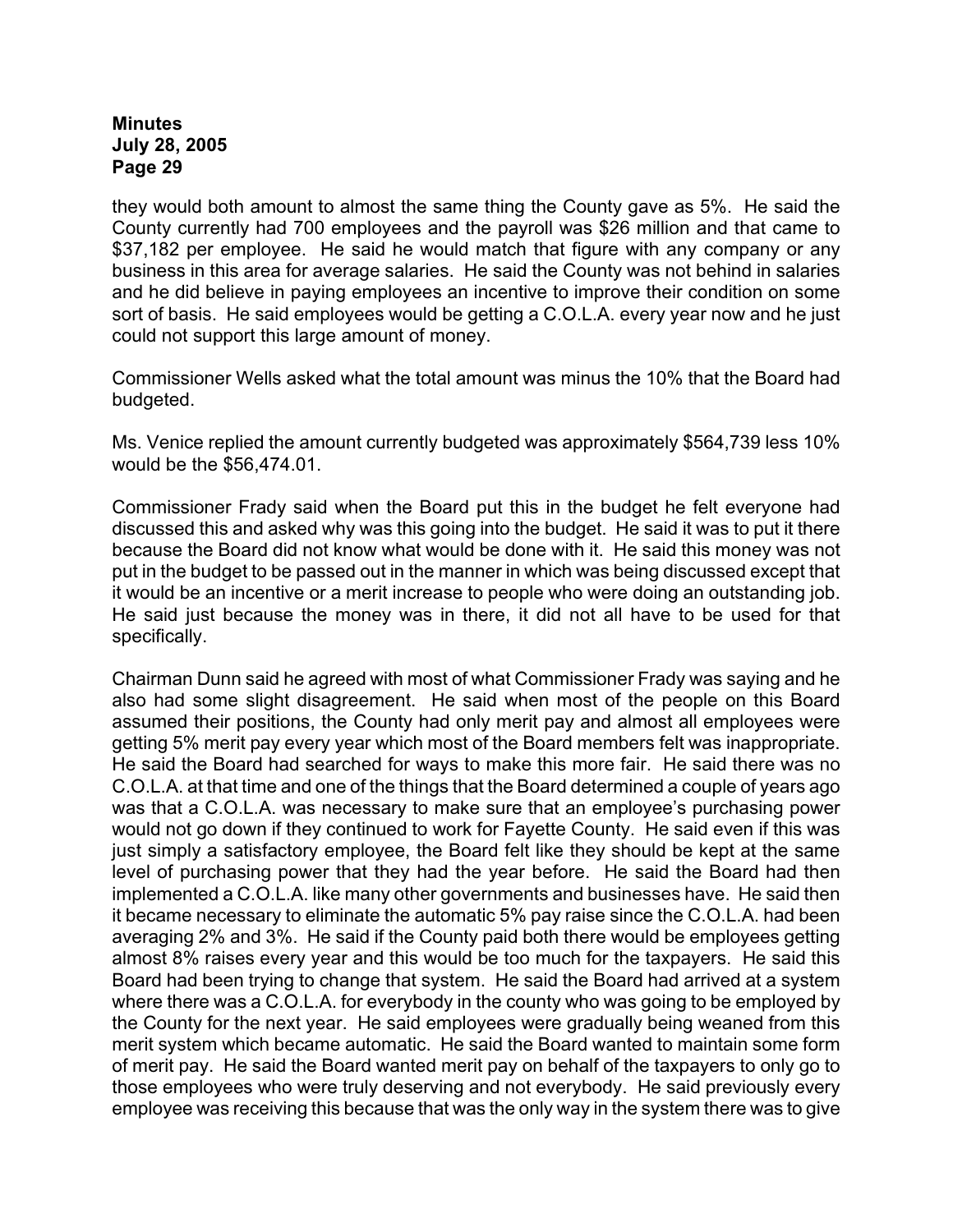them an increase. He said the Board wanted to give the employees a C.O.L.A. and then give a certain number of people a merit raise. He said the County had just transitioned the system during the last few weeks. He said the Board approved the separation of the systems at their meeting a couple of weeks ago. He said evaluations and merit pay were not directly linked now. He said the Board was trying to get away from this because the Board did not want to bring in the C.O.L.A. and then still have the policy that said they would also get the merit pay increase automatically. He said during the last few years the Board had been weaning merit pay down. He said in the past it used to be 5% almost exclusively and now it was now 3% over the last couple of years. He said the Board felt it should even be lower than that now that the C.O.L.A. was in place. He said by the Board determining each year how much would go into this program, the amount of money that goes into this could be controlled. He said if there was a merit pay associated with evaluations then a lot of people just inflate the evaluations and then everybody receives the top dollar.

Chairman Dunn said the question tonight was really what was fair during this first year since the Board had broken this system. He said the Board had already started to ramp it down and now was disassociating itself from the direct policy. He said initially he was thinking like Commissioner Frady and felt the Board really had to drastically reduce it right away. He said then his feeling changed as he analyzed the data. He said the County was paying employees merit pay for what they did last year and last year the policy was different. He said by reducing it a little bit the employees would know this was coming. He felt by reducing it a little bit this year and more each subsequent year eventually would get the system totally transitioned. He said he could support the 10% deduction this year as long as this was followed up with a substantial reduction each of the next couple of years. He said he did not want to see one 10% reduction and then forget about it.

Ms. Venice interjected that the Board would be setting that number during the budget hearings and it would have total control over that.

Commissioner Wells asked how many employees were eligible for this out of the 700 plus employees.

Ms. Venice replied that she did not have that exact number. She noted that employees who were at the end of the scale were not eligible.

Commissioner Wells asked if supervisors would receive merit pay.

Ms. Venice replied yes and stated supervisors would be eligible for merit pay.

Commissioner Wells asked who would determine that.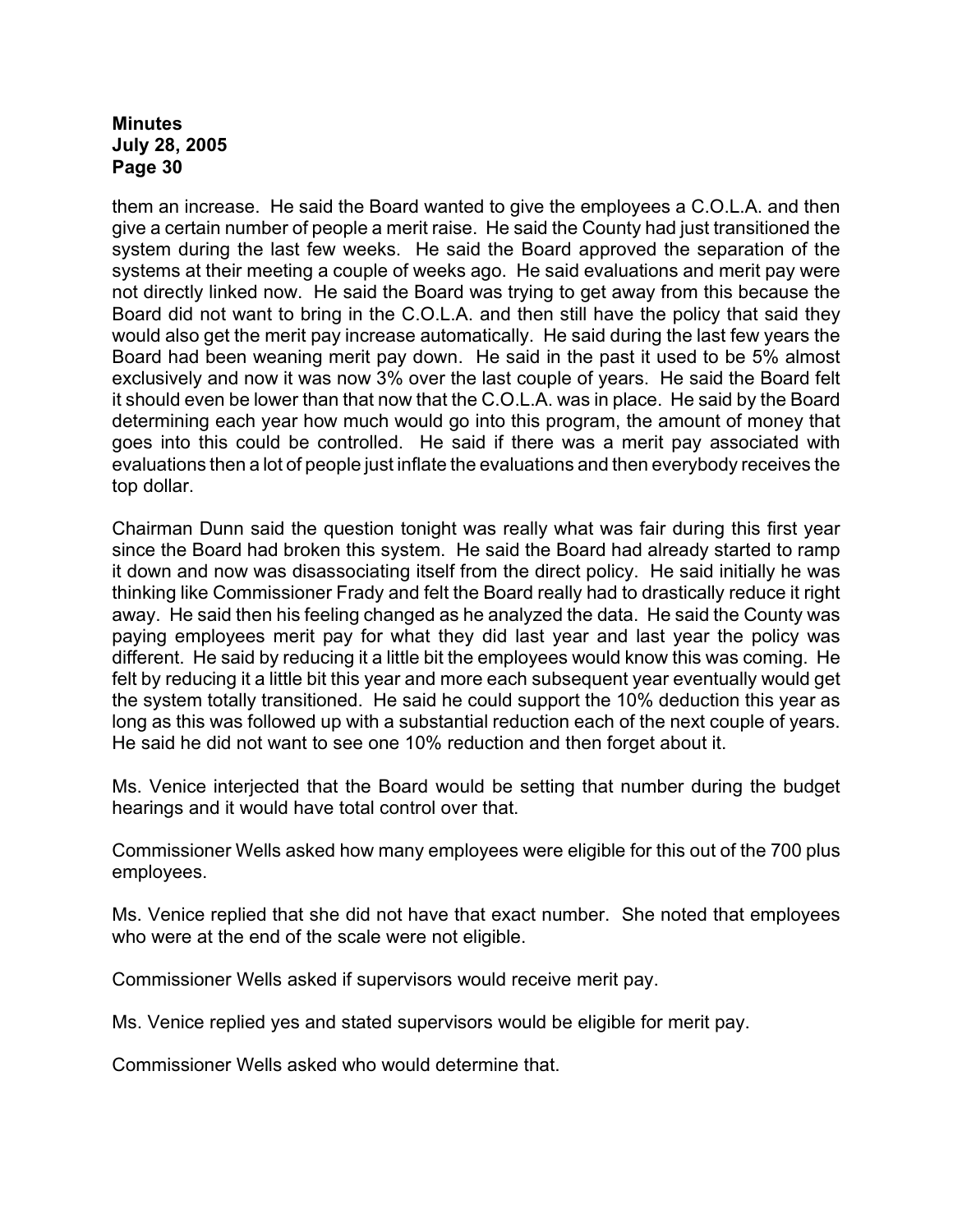Ms. Venice responded that she would make this determination for some of the Directors/Division Heads.

Commissioner VanLandingham said when the Board had discussed this during the budget hearings the Board had given some direction to Human Resources to come up with this new program. He said Chairman Dunn had said this was for past performance that would now be evaluated under a new program. He said that had no correlation whatsoever. He said the Board's concern was the misuse of merit pay. He said this would apply to an employee who does more than what their job called for them to do. He said it did not mean the employee that showed up on time every day and went about his normal duties in a normal way would be affected at all. He said this employee would be considered normal and had not earned anything greater than what was expected of him. He said if the Board agreed to evaluate employees with a new program on last year's performance with the same money, then the Board had not accomplished one thing. He said \$56,000 when compared to \$1.5 million was not very much money.

Chairman Dunn said he understood what Commissioner VanLandingham was saying. He pointed out that the Board had voted on a new system two weeks ago but the employees would still be evaluated for the work they had done last year and this would continue for some time. He said people were evaluated on their anniversary dates rather than any specific date during the year. He said in the future there would not be a problem because every employee would be evaluated at the same time.

Ms. Venice remarked that all evaluations would be due on December 31<sup>st</sup>.

Chairman Dunn remarked that this year between now and December 31<sup>st</sup> there would still be evaluations of people from last year. He felt this year the program should be ramped down but nothing major done. He said some employees have expectations and knew exactly what they were going to get because until two weeks before it was automatic.

Commissioner VanLandingham said that was what was wrong with the program and stated the employees knew exactly what they were going to get.

Chairman Dunn said this was exactly why the Board had changed this. He said the Board had ramped down the merit pay to average 3% today and not 5% as before.

Commissioner Wells asked for an estimate of the 724 employees who would be eligible for merit pay.

Ms. Venice replied that based on her old department for example it would probably be between 30% and 35% as ineligible with employees being at the end of the scale.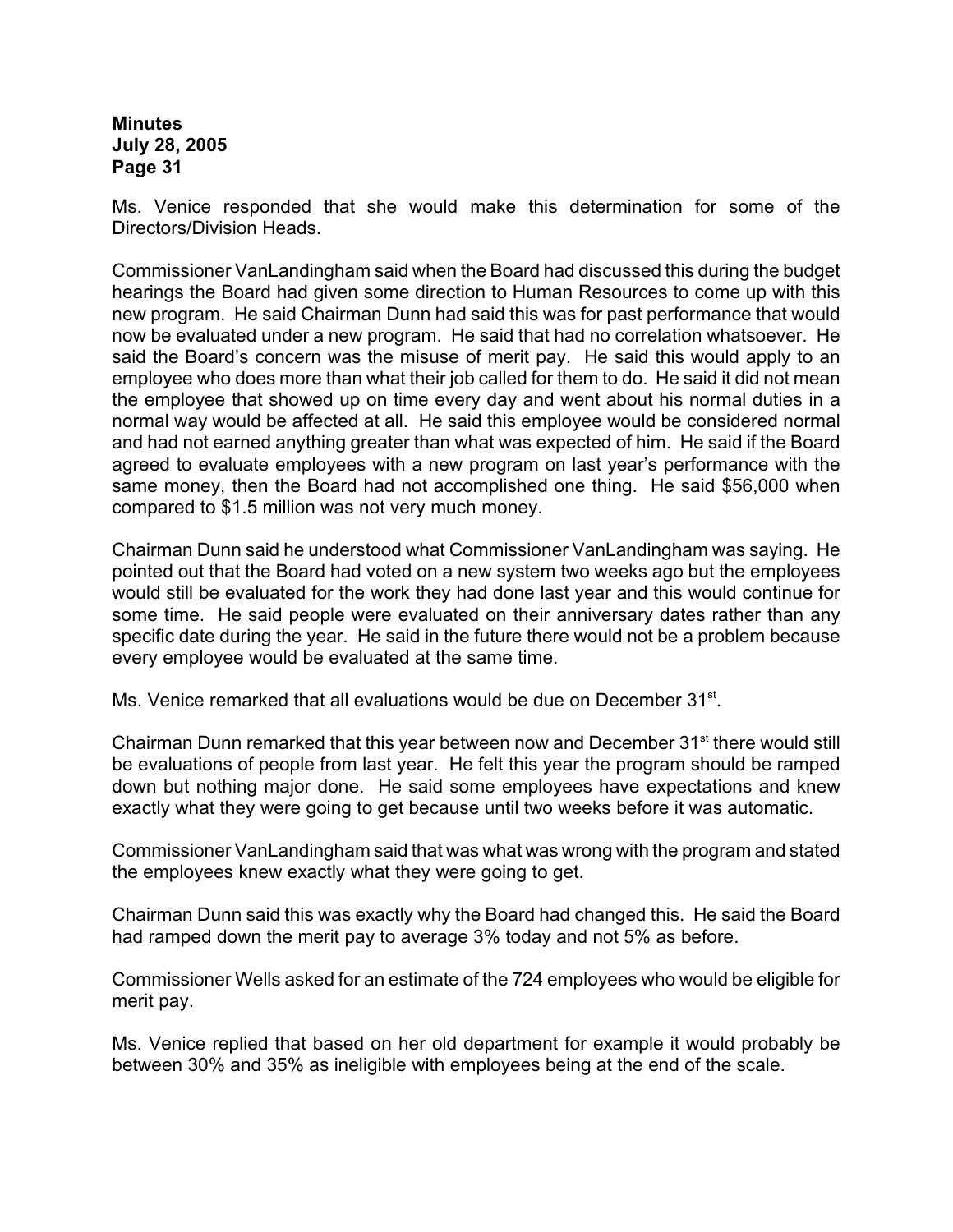Chairman Dunn felt it important to note that they would be part of the highest paid employees because they had been here long enough to max out their pay. He said this was the reason they would no longer be eligible.

Ms. Venice said it was her understanding that employees who were at the end of the scale were not figured into the merit pay that was in the current budget and they were already removed.

Chairman Dunn clarified that Human Resources Director Connie Boehnke had the exact figures for those employees who were eligible. He said \$565,000 had been budgeted and that amount plus a C.O.L.A. was absurd this day and age. He said this was the reason the Board had changed it. He said the Board had started changing this a couple of years ago and this was the next logical step of ramping it down. He felt by this time next year there should be much more visibility as to when employees get evaluated and everybody would be under the new program.

Commissioner Wells asked what the average salary of the employees was.

Ms. Venice interjected that Commissioner Frady had estimated approximately \$37,000.

Commissioner VanLandingham pointed out that the Board had received a request from just one County Department where eight of the employees were receiving a 5% merit pay.

Chairman Dunn said there were abuses and this was another reason why the Board had to separate the automatic evaluation from the automatic number.

Commissioner Wells asked if 30% of the county's employees were not eligible that would leave 490 who were eligible. She said if 490 was divided into the \$565,740 that was budgeted that would come to approximately \$1,114 per person that has been budgeted. She said basically the Board had set aside approximately \$1,114 per employee to give the average employee a 3% increase.

Commissioner VanLandingham said the only problem he could see with that was that was assuming that every employee was going to receive a merit increase and that was not the case.

Commissioner Frady remarked that Commissioner Wells stated that in her estimate she had eliminated 30% of the employees who were ineligible.

Commissioner Wells said now there was the possibility for really good employee to get 5% or 6%. She said the percentage that an employee would receive would depend upon the supervisor's determination.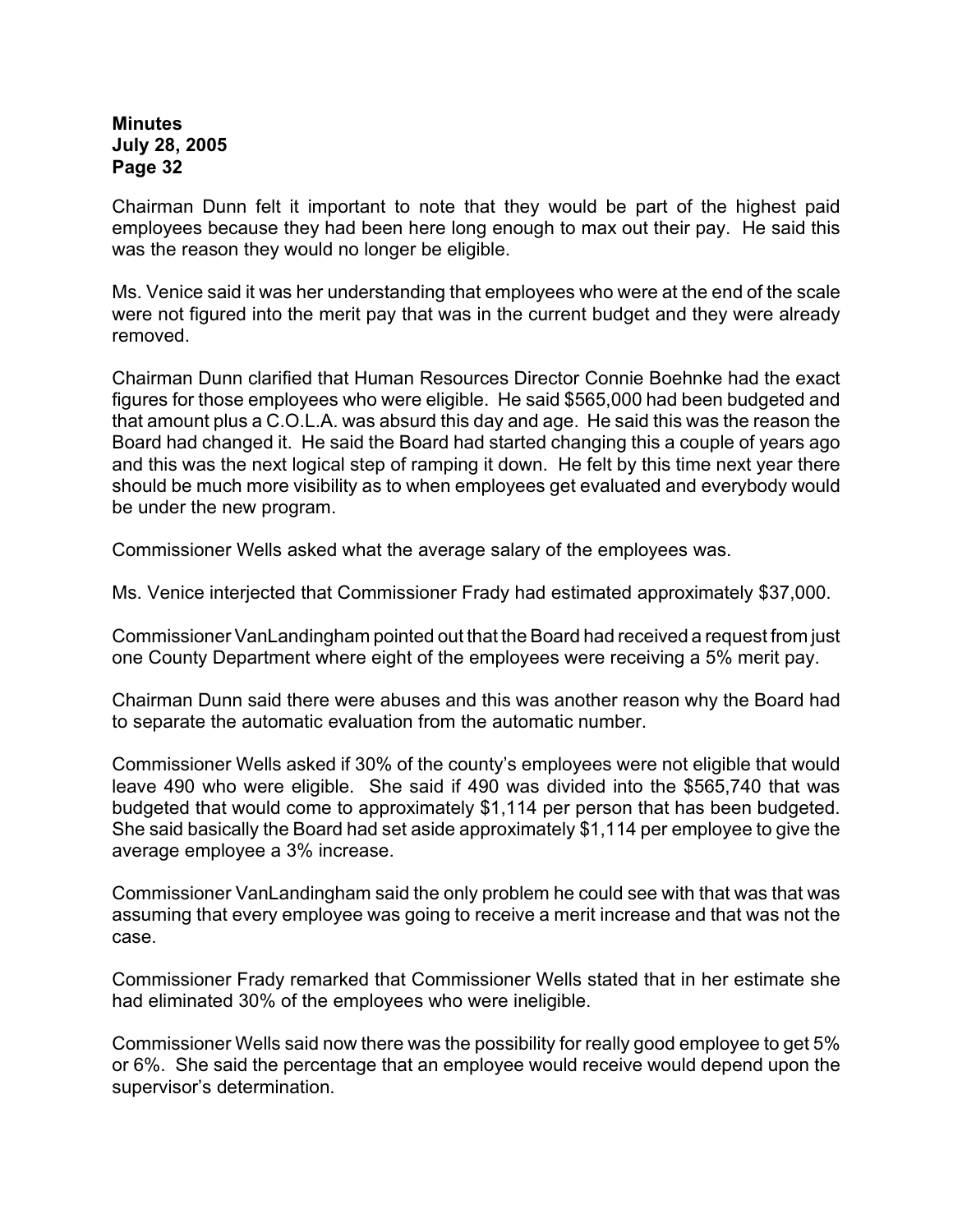Chairman Dunn said the responsibility would be on the directors to evaluate their personnel and also reward their best employees. He said Ms. Venice had been charged with evaluating the directors and how they used this program to help develop their subordinates would be part of their evaluation. He said if the Board saw abuses in this program by any of those people, then they would probably be evaluated a little bit differently.

Commissioner Wells said if a supervisor just decided to give all of their employees a 3% raise, then there would be measurements to know that these supervisors or department heads were not doing their job of (1) identifying performance that was better than what someone was getting a pay check for every month and (2) who was not bringing their employees along. She said this would give the Board an indication of how the supervisors also do their jobs. She felt this program had to be phased in for it to be fair for everyone.

Commissioner Frady said he had a problem with this and could not vote in favor of it. He said the County would be putting out more cash than when employees received the 5%. He said he could support a system being put in place but not the dollar figures.

Commissioner VanLandingham suggested the Board recall why this was being done. He said this was to make the playing field level for every employee. He noted that this was not the case before. He said there were employees who were not getting a fair shake and this was the Board's attempt to clear that up but unfortunately it involved money. He said nobody could come to this Board and say that it had not been fair to the employees. He said this Board had been very, very fair to the employees. He said since some employees had already been evaluated this year, then this program would have to continue for the remainder of the year.

Chairman Dunn pointed out that one of the reasons that the Board was having to change this system was because everybody was not being treated fairly. He said the best employees were not being treated fairly. He said they were receiving a certain amount and so were the employees who were not performing and that was not fair to the good employees. He said there would be no incentive pay for employees who had not shown that they wanted to do more than the bare minimum.

Commissioner Wells felt the \$565,739 figure that the Board had budgeted for merit pay less the 10% was a good place to start.

On motion made by Commissioner Wells, seconded by Commissioner VanLandingham to approve \$564,739.80 less 10% for performance pay in the FY 2006 budget. The motion carried 4-1 with Commissioner Frady voting in opposition.

# **INTERGOVERNMENTAL AGREEMENT WITH THE CITY OF FAYETTEVILLE FOR THE DIVISION OF S.P.L.O.S.T. FUNDING:** Attorney McNally remarked that the City of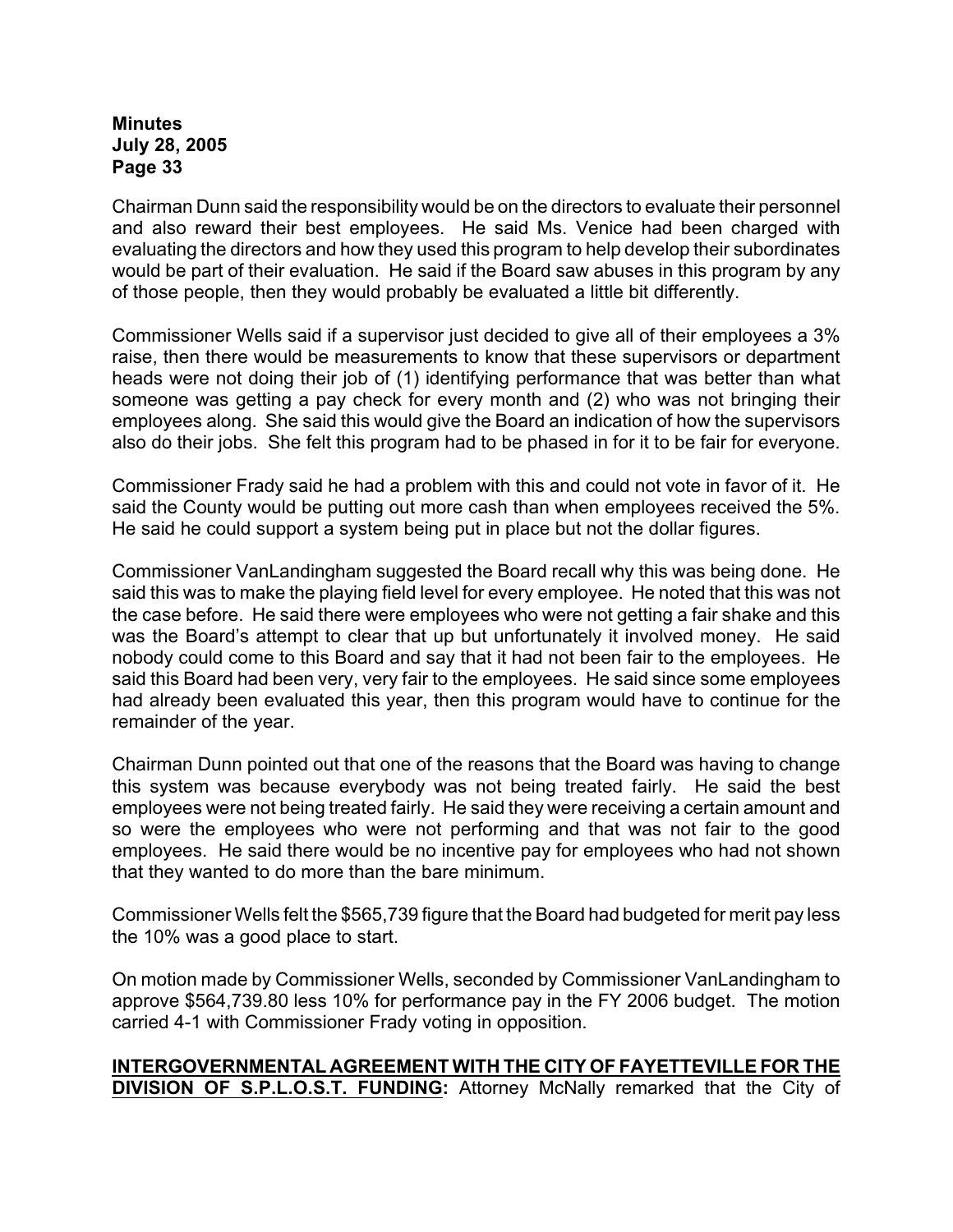Fayetteville had executed the Intergovernmental Agreement for division of the S.P.L.O.S.T. funds. He asked for the Board's consideration in authorizing the Chairman to execute the Intergovernmental Agreement with the City of Fayetteville for the division of S.P.L.O.S.T. funding.

On motion made by Commissioner Wells, seconded by Commissioner VanLandingham to authorize the Chairman to execute the Intergovernmental Agreement with the City of Fayetteville for the division of S.P.L.O.S.T. funding. The motion carried 5-0. A copy of the Agreement, identified as "Attachment No.13", follows these minutes and is made an official part hereof.

**EXECUTIVE SESSION:** Attorney McNally requested an executive session to discuss six legal items.

Commissioner VanLandingham requested an executive session to discuss one personnel matter.

**EXECUTIVE SESSION:** On motion made by Commissioner Wells, seconded by Commissioner VanLandingham to adjourn to executive session to discuss six legal items and one personnel matter. The motion carried 5-0.

**LEGAL:** Attorney McNally and Chief Jack Krakeel discussed a legal item with the Board.

The Board took no action on this matter.

**LEGAL:** Attorney McNally updated the Board on a legal item**.**

On motion made by Commissioner Wells, seconded by Commissioner VanLandingham to authorize Attorney McNally to proceed in this matter. The motion carried 5-0.

**LEGAL:** Attorney McNally discussed a legal item with the Board.

The Board took no action on this matter.

**LEGAL:** Attorney McNally discussed a legal item with the Board.

The Board took no action on this matter.

**LEGAL:** Attorney McNally discussed a legal item with the Board.

The Board took no action on this matter.